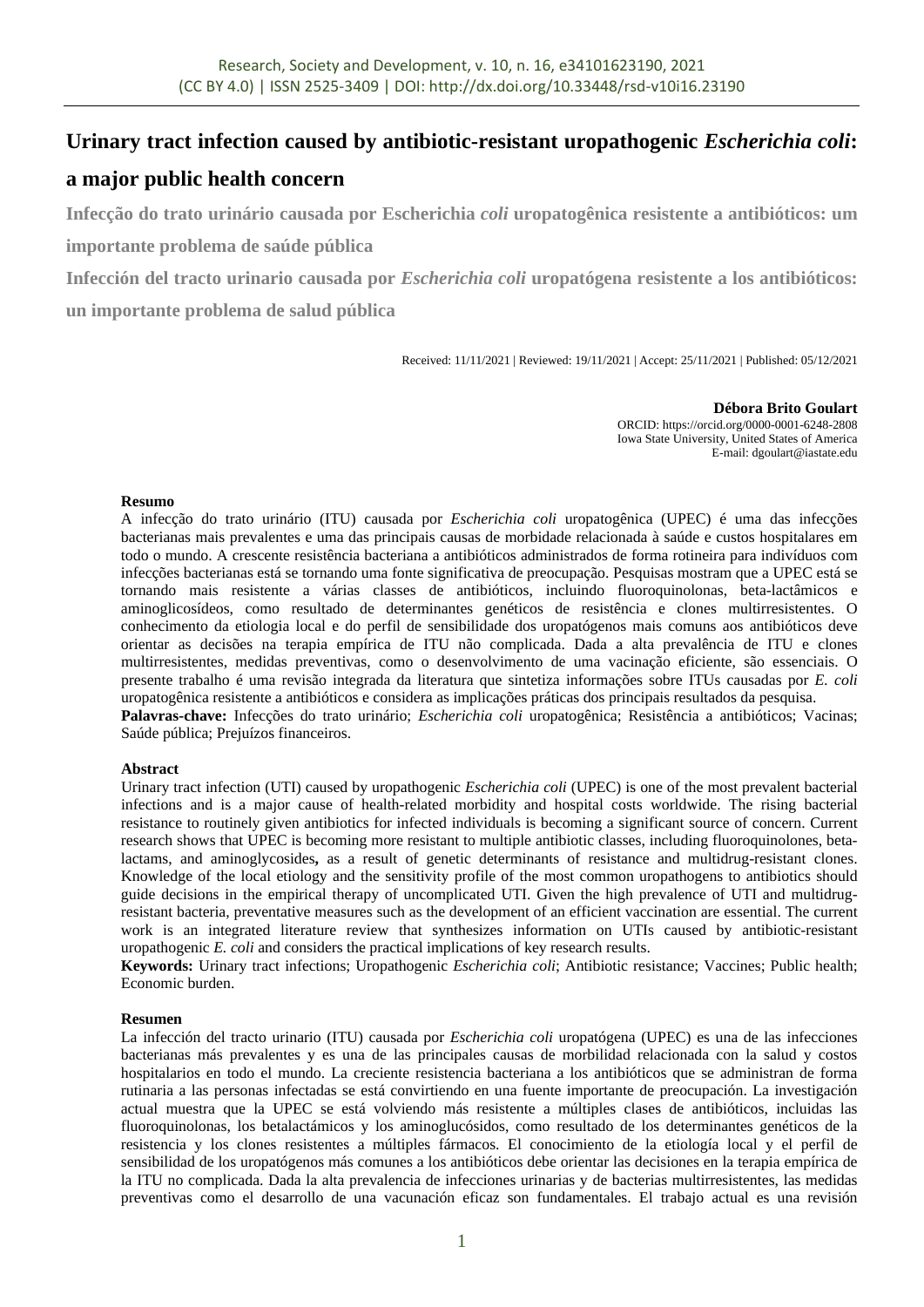integrada de la literatura que sintetiza información sobre las infecciones urinarias causadas por E. coli uropatógena resistente a los antibióticos y considera las implicaciones prácticas de los resultados clave de la investigación. **Palabras clave**: Infecciones del tracto urinario; Escherichia coli uropatógena; Resistencia a antibióticos; Vacunas; Salud pública; Carga económica.

# **1. Introduction**

Urinary tract infections (UTIs) are the leading cause of sepsis in hospitalized patients, coming at a significant cost and driving a heavy blow to both the patient and society (Sood *et al*., 2015; Strehlow *et al*., 2006). Approximately 150 million people around the world develop UTIs annually (O'Brien *et al*., 2016). However, since this is seldom reported a disease, it is challenging to precisely estimate its prevalence. This scenario is compounded by the fact that an accurate diagnosis requires both specific symptoms and a positive urine culture. It is taxing to reach a definitive diagnosis of the infection since each group of infected individuals (e.g., newborns, children, pregnant women, and the elderly) exhibits distinct symptoms. The most frequent bacteria that cause UTIs are *Escherichia coli*, *Proteus mirabilis*, *Enterococcus faecalis*, *Klebsiella pneumoniae,* and *Staphylococcus saprophyticus* (Flores-Mireles *et a*l., 2015). Considering the high prevalence, UTI significantly impacts the patient's quality of life and the health system. Financial implications include medical appointments, diagnostic exams, medications, and losses caused by absenteeism from work. UTI affects both sexes and all ages, with a higher prevalence among women. Although short-term antibiotic regimens for uncomplicated UTI provide a rapid resolution of symptoms in the majority of patients, the risk of recurrence is considerable.

The majority of UTIs begin with a bladder infection (e.g., cystitis) caused by pathogenic bacteria colonizing the perineum, passing through the urethra, and infecting the bladder. If the cystitis is not treated, bacteria can spread into the ureters and reach the kidneys, leading to pyelonephritis—an infection that causes irreversible organ damage. In severe instances of pyelonephritis, invasive bacteria may occasionally breach the epithelial and endothelial barriers in the kidney, gain access to the host bloodstream, and induce bacteremia and systemic infections. The occurrence and severity of UTIs are related to aspects such as the pathogen's virulence, anatomical characteristics of the host, efficiency of the host immune system in controlling the infection, and availability of appropriate therapeutic interventions. First-line antibiotics for treating acute, uncomplicated UTIs include nitrofurantoin, trimethoprim-sulfamethoxazole (TMP-SMX), and fosfomycin (Gupta *et al*., 2011). The drug of choice is influenced by many factors, including cost, pharmacokinetics, resistance patterns, and the patient's clinical condition.

Multidrug-resistant (MDR) bacteria are responsible for about 25,000 deaths and accumulate  $\bigoplus$ .5 billion in expenditures annually in Europe (Bryce *et al*., 2016). Moreover, treatment with antibiotics can cause long-term changes in the vaginal and gastrointestinal natural microbiota (Stapleton, 2017). Consequently, niches that the changed microbiota has vacated might enhance the likelihood of colonization with MDR bacteria, especially uropathogenic *Escherichia coli* (UPEC), the most common bacterial cause of UTI. UPEC is becoming increasingly resistant to drugs used as the first choice in the empirical treatment of UTI. Current studies demonstrate the increasing resistance of UPEC to various classes of antibiotics related to the presence of genetic determinants of resistance and multidrug-resistant (MDR) clones. Given the high frequency of UTI and MDR bacteria, prevention such as developing an effective vaccine is crucial. This review intends to characterize the financial burden arising from the treatment of UTI, the importance of UPEC as a UTI causative agent, the pathophysiology of UTI, the current knowledge on antibiotic resistance in UPEC, and the effectiveness of prophylactic vaccines.

# **2. Methodology**

The current study is an integrated literature review that synthesizes information on UTIs caused by antibiotic-resistant uropathogenic *E. coli* and incorporates the relevance of important research' findings in practice. Literature review from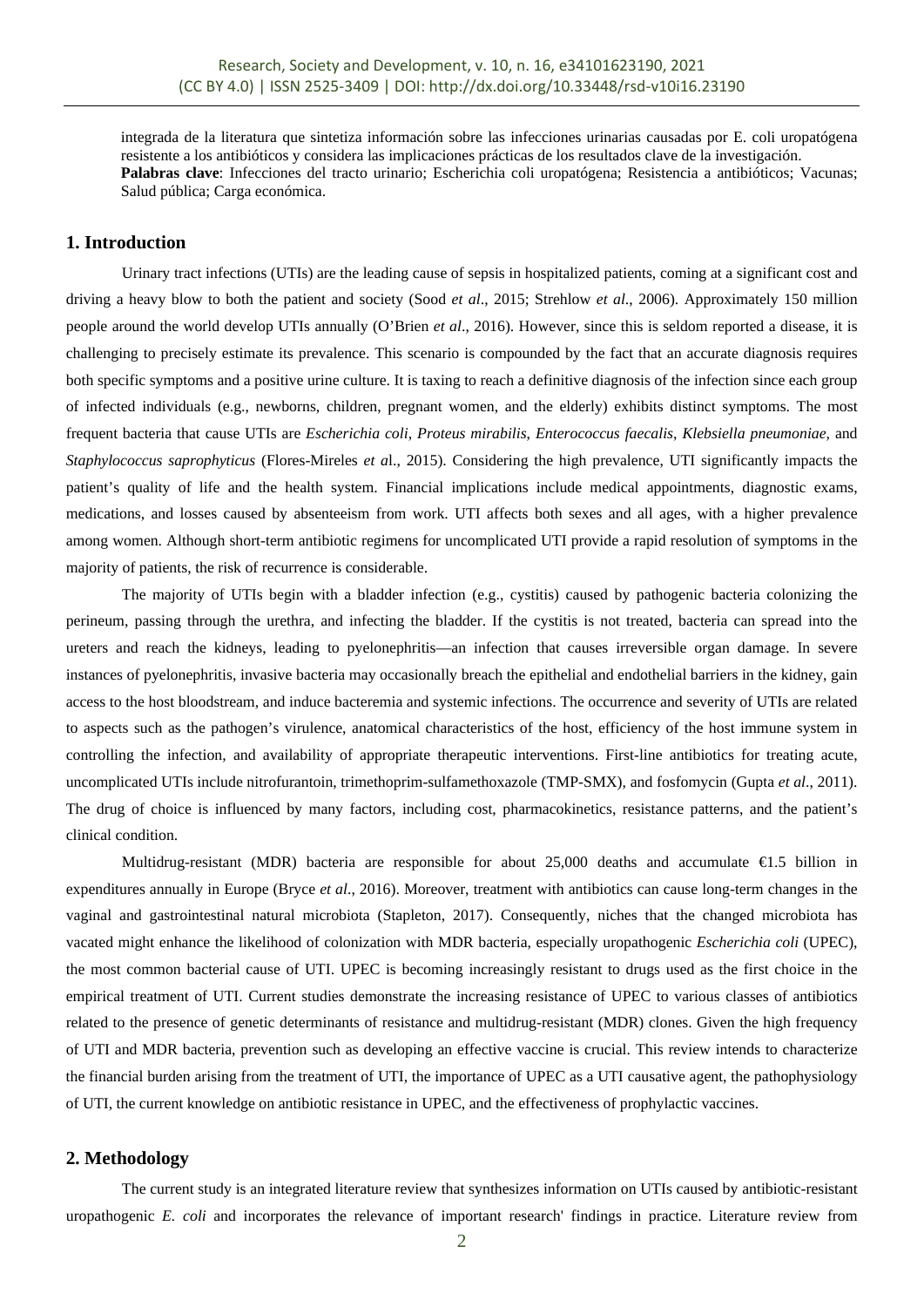bibliographic research in reliable scientific databases such as Science Direct, Scopus, Wiley Online Library, and Scielo were used. To search for scientific articles, we used terms such as "urinary tract infection," "uropathogenic *Escherichia coli*," "cystitis," "pyelonephritis," "fluoroquinolones," "fosfomycin," nitrofurantoin," "trimethoprim–sulfamethoxazole," "betalactam," "Uro-Vaxom," "Solco-Urovac," and "Uromune." Criteria such as articles mostly in English and preferably published between the years 2010 to 2021 were adopted for the selection of the most relevant publications on urinary tract infection caused by antibiotic-resistant uropathogenic *E. coli*. However, it is important to note that although a few articles used in this review were published before 2011, they were still included in the present study due to their scientific importance, and most of them have more than one hundred citations.

# **3. Results and Discussion**

# **3.1 UTI is a prevalent and costly public health concern**

UTI is the second-most prevalent illness in the senior population and in long-term care facilities (Genao & Buhr, 2012). It is also the leading cause of bacterial infection-related hospitalization (Genao & Buhr, 2012). UTI is responsible for about 7 million office visits and 1 million emergency visits in the United States each year, resulting in 100,000 hospitalizations (Foxman, 2003). Symptomatic UTIs were the most common form of infection in surveys of antibiotic usage for health careassociated infections (HAIs) in European long-term care facilities and accounted for 31.2% of all HAIs in 2010 and 22.3% in 2013. Figure 1 shows the total cases of uncomplicated UTI in 2020 in the United States, EU5 (Germany, France, Italy, Spain, and the United Kingdom) and Japan (*Uncomplicated Urinary Tract Infection Epidemiology Forecast Report 2021-2030*, 2021).



**Figure 1.** Total occurrence-specific cases of uncomplicated UTI in the year 2020.

Source: Adapted from *Uncomplicated Urinary Tract Infection Epidemiology Forecast Report 2021-2030* (2021).

The disease affects individuals of all ages, particularly young and sexually active women. By the age of 24, approximately one-third of all women in the United States will have experienced at least one episode of UTI (Foxman, 2003). In the United Kingdom, it is predicted that half of all women will experience an episode of UTI at least once in their lives, as opposed to only one in every 2,000 healthy males (*NHS choices: urinary tract infections in adults*, n.d.). Women are more susceptible than men to acquiring UTIs due to their shorter urethral length, frequent vaginal colonization, and difficulty with urine flow and complete bladder emptying caused by urinary retention (Chu & Lowder, 2018). The recurrence of UTI is a typical phenomenon. Approximately 40% to 50% of women who have had one episode will have one or more additional episodes throughout their lives (Foxman, 2014). Patients who require monitoring of urinary output and need to be catheterized, particularly children, as well as elderly individuals with diabetes, are also at a higher risk of developing UTI *(Harwalkar et al*.,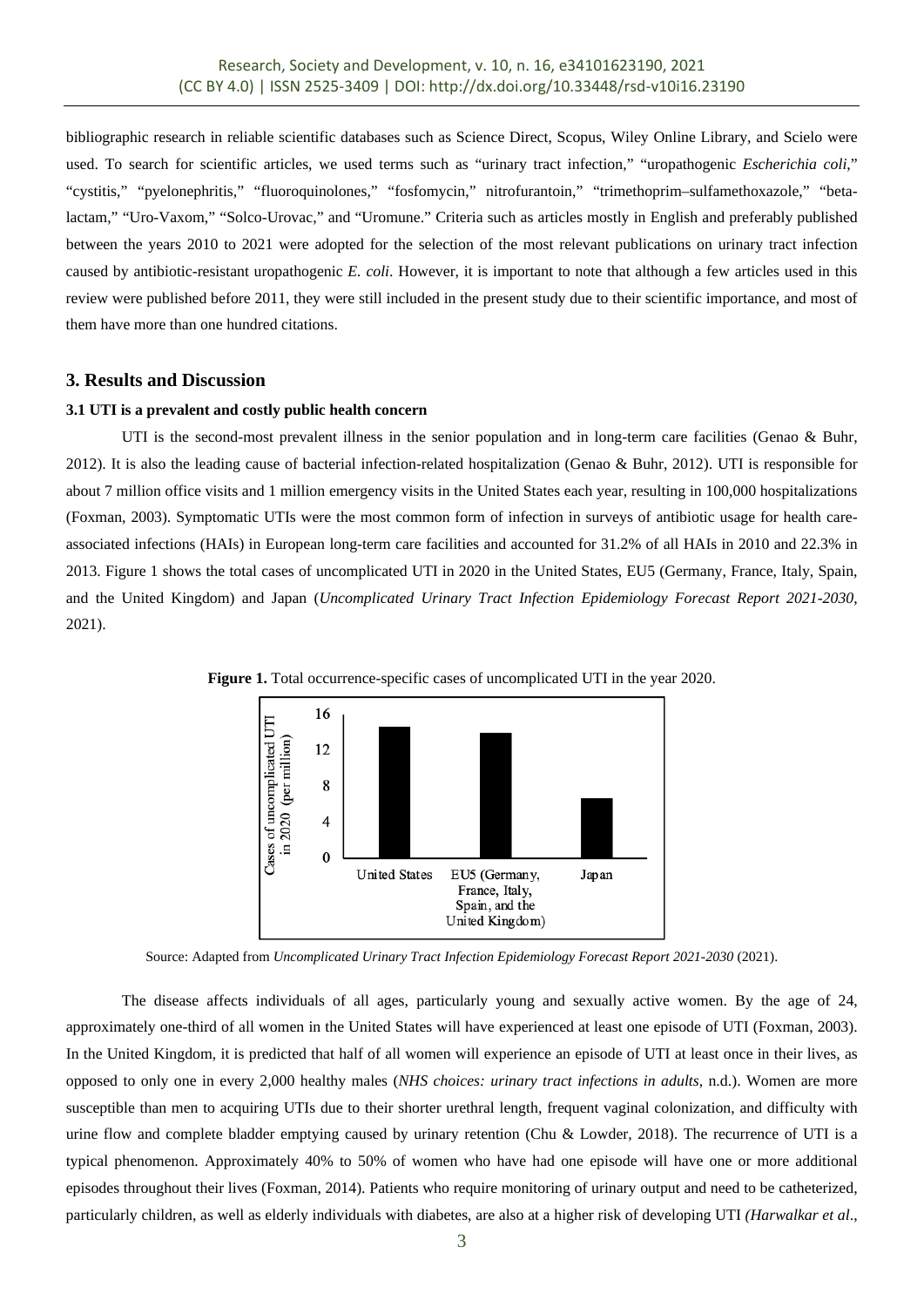2015). The use of an indwelling urethral catheter is responsible for approximately 80% of catheter-acquired UTI. Figure 2 shows part of the International Nosocomial Infection Control Consortium (INICC) data from device-associated infection (Nicolle, 2014). This report highlights the importance of catheter-associated UTI, with 30.15% of fatalities among 1,844 patients hospitalized in 45 countries (Rosenthal *et al*., 2021). UTIs have a bimodal onset age, with one peak occurring in the first year of life and another peak occurring between 2 and 4, which correlates to toilet training (Korbel *et al*., 2017). The infection affects about 0.7% of girls and 2.7% of uncircumcised boys within their first year of life (Chang & Shortliffe, 2006). By the time teens reach 16 years, UTIs affect approximately 11.3% of girls and 3.6% of boys (Stephens *et al*., 2015). In individuals over the age of 70, both sexes suffer UTI, with a female to male ratio of 2:1 (Cove-Smith & Almond, 2007).

**Figure 2.** Percentages of deaths among patients hospitalized in 664 intensive care units in 133 cities, of 45 countries, from Latin America, Europe, Africa, Eastern-Mediterranean, Southeast-Asia, and Western-Pacific, from 2013 to 2018. DA-HAI, device-associated healthcare-associated infection; CAUTI, catheter-associated urinary tract infection; VAE, ventilatorassociated event; CLAB, central line-associated bloodstream infection.



Source: Adapted from Rosenthal *et al*. (2021).

In the United States, the social impact of UTI, including healthcare expenditures and lost time at work, is estimated to be over US\$3.5 billion per year (Flores-Mireles *et al*., 2015). A retrospective analysis of children hospitalized with UTI in the United States found that projected hospital expenditures for treatments in 2000 were US\$2,858 per hospitalization, rising to US\$3,838 by 2006 (Spencer *et al*., 2010). According to a cross-sectional survey conducted in France in 2012 and 2013, the average cost of care for a suspected UTI episode in women over 18 was €70, with a societal cost of €58 million (François *et al*., 2016). A retrospective study of 309 women with a history of UTI admitted to the Hesperia Hospital in Modena Italy between 2007 and 2010 indicated a mean annual direct cost per patient of €229 (Ciani *et al*., 2013). The average cost of a UTI treatment was €5,700, according to a multinational study conducted in eight countries (i.e., Hungary, Romania, Turkey, Italy, Greece, Spain, Israel, and Bulgaria), with significant variation between countries (Vallejo-Torres *et al*., 2018). Serious sequelae resulting from UTI (i.e., recurrences, pyelonephritis with sepsis, kidney injury, preterm delivery, and antimicrobial resistance due to the overuse of antibiotics) contribute considerably to the increased economic burden of this costly disease (Flores-Mireles *et al*., 2015).

#### **3.2 Classification of UTIs and related symptoms**

Symptomatic UTIs can be categorized as either urosepsis syndrome (the most severe form of UTI), pyelonephritis (or upper UTI, which involves a kidney infection), cystitis (or lower UTI, which involves bacteria in the bladder), and bacteriuria (bacteria in the urine). Asymptomatic bacteriuria (ABU) is defined as bacterial colonization of the urine in the absence of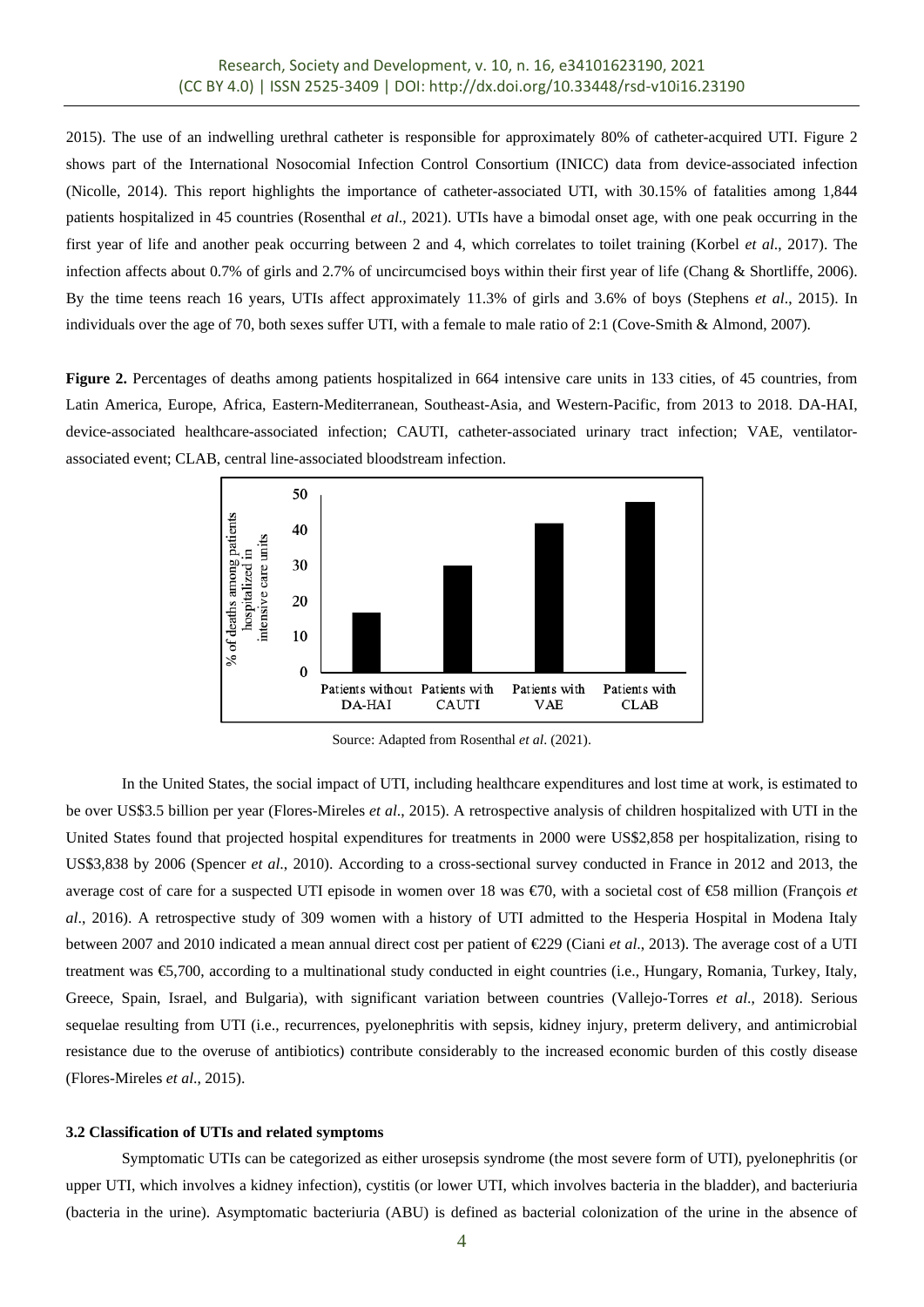symptoms. The majority of ABU patients do not require treatment, and ABU colonization may help avoid infection by more aggressive bacteria (Darouiche *et al*., 2001). While cystitis episodes outnumber pyelonephritis occurrences, pyelonephritis accounts for most hospital admissions (Czaja *et al*., 2007; Ikäheimo *et al*., 1996; Stamm *et al*., 1991).

In clinical terminology, UTIs can be classified as either uncomplicated or complicated. This categorization is intended to aid in the identification of individuals who may require further diagnostic testing, broad-spectrum antibiotics, or treatment for extended periods. Uncomplicated UTIs generally afflict healthy patients with no anatomical or neurological disorders in their urinary tract system (Hooton, 2012). In contrast, complicated UTIs are associated with variables that impair the host's urinary tract or the immune system. Causes of complicated UTIs include urinary blockage or retention due to neurological conditions, immunosuppression (e.g., cancer, asplenia, HIV), pregnancy, presence of foreign bodies (e.g., calculi), renal failure, renal transplantation, and drainage devices (e.g., indwelling catheters) (Levison & Kaye, 2013). The most frequent symptoms of uncomplicated UTIs (e.g., cystitis) include frequent and urgent urination, dysuria (painful urination), suprapubic pain, nocturia (excessive urination at night), hematuria (presence of blood in urine), and malaise (feeling of debility). Complicated UTIs (e.g., pyelonephritis) are characterized by more severe symptoms, such as back and flank pain, fever, chills, malaise, nausea, vomiting, and anorexia (McLellan & Hunstad, 2016).

# **3.3 Causative agents of UTI**

Gram-negative bacteria belonging to the *Enterobacteriaceae* family (e.g., *Klebsiella* spp*., Enterobacter* spp*.*, *Serratia*  spp*.*, *Proteus mirabilis*, *Pseudomonas aeruginosa*, and *Candida albicans*) are the most prevalent cause of UTIs (Nicolle, 2001). Indeed, gram-positive bacteria, especially *Staphylococcus saprophyticus*, play a significant role as an etiologic agent in the bacterial landscape of these infections (Nicolle, 2003). UPEC is the most common cause of both complicated and uncomplicated UTIs, accounting for more than 80% of uncomplicated UTIs (Brumbaugh & Mobley, 2012). A study conducted among women with cystitis in nine countries in Europe and Brazil between 2003 and 2006 revealed that UPEC is the most prevalent pathogen (on average 76.7%) in the human body, ranging from 74% in Austria to 85% in France (Naber *et al*., 2008). Epidemiological surveillance conducted in the United States in 2006 and 2007 showed that UPEC is the most frequent cause of UTI related to urinary catheters in intensive care units and the fifth most common pathogen in infections acquired in this sector (Hidron *et al*., 2009). Figure 3 depicts the distribution of the most prevalent bacteria for catheter-associated UTIs in the United States in 2016, whereas Figure 4 shows the main pathogens related to UTIs in Europe in 2011 and 2012 (WHO, 2019).



**Figure 3.** Distribution of the main pathogens for catheter-associated UTIs reported in the United States in 2016.

Source: Adapted from WHO (2019).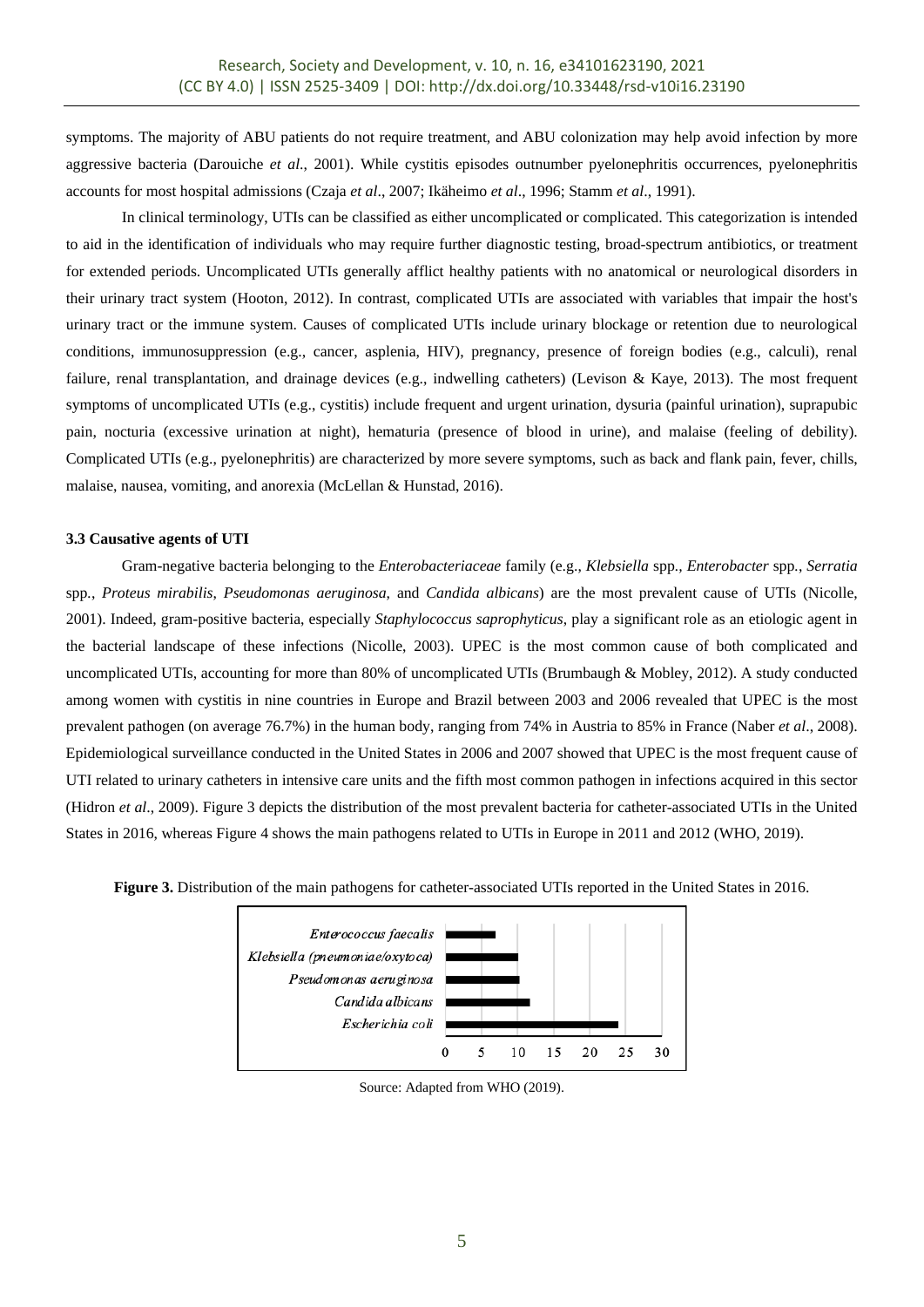

**Figure 4.** Distribution of the main pathogens related to UTIs in Europe, 2011-2012.

Source: Adapted from WHO (2019).

# **3.4 Pathophysiology of UTI caused by UPEC**

The individual vulnerability to UTI is determined by various factors, including the interaction between UPEC virulence factors and the host immune response as well as renal anatomical abnormalities (e.g., hydronephrosis, hydroureter, vesicoureteric reflux, and urethral obstructions) (Ditchfield *et al*., 2004). Under normal circumstances, UPEC is usually eliminated by urinary flow, antimicrobial proteins in urine (e.g., Tamm–Horsfall and ribonuclease 7), and to a lesser extent immunoglobulin A (IgA) and polymorphonuclear cells present on the vesical surface (Spencer *et al*., 2011). If UPEC is not eliminated, the bacteria can colonize the urothelium, causing damage to the bladder epithelium and eventually leading to an infection (e.g., cystitis). UPEC can also spread into the ureters and reach the kidneys, leading to pyelonephritis. Figure 5 depicts the pathogenesis of UTI caused by UPEC.



**Figure 5.** Pathogenesis of UTI caused by UPEC.

Source: Goulart, D. B. (current manuscript).

# **3.4.1 Infection with UPEC begins in the lower urinary tract**

A UTI usually begins with periurethral contamination by UPEC residing in the gut, followed by urethral colonization and pathogen migration to the bladder. UPEC virulence factors include toxins (cytotoxic necrotizing factor type 1), hemolysins, surface features that aid in the evasion of host defenses (capsule and O antigen), fimbrial adhesins, and iron acquisition systems (Ruiz *et al*., 2002). Fimbrial adhesins are crucial for bacterial colonization because they recognize specific receptors present in the stratified squamous epithelium of the urethra, bladder, and ureters (Nielubowicz & Mobley, 2010). The combination of the different virulence factors raises UPEC's pathogenicity and increases the likelihood of further UTI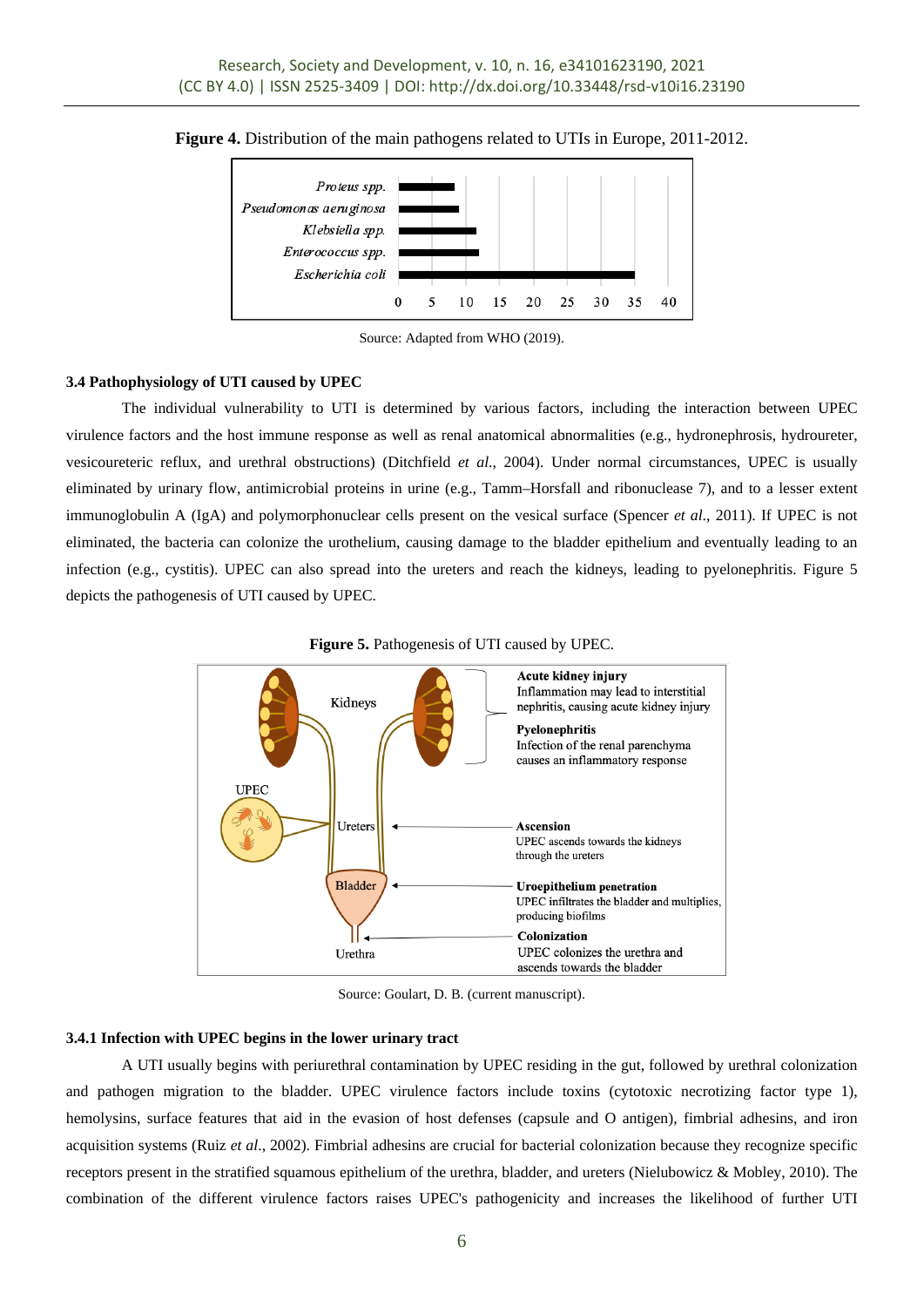episodes. The attachment of UPEC to urogenital epithelial cells, which is mediated by adhesins, is the first step in bacterial colonization (Figure 6). Among the several fimbriae identified are Type 1, Type P, and common pilus (ECP) (Nielubowicz  $\&$ Mobley, 2010). Type 1 fimbriae are heteropolymers formed by a larger subunit (FimA) and three smaller subunits (FimF, FimG, and FimH). During the early stages of UPEC pathogenesis, FimH adhesin, found at the tip of type 1 fimbriae, binds to the uroplakin expressed at the surface of bladder urothelial cells (Flores-Mireles *et al*., 2015). This adhesion induces actin rearrangement and subsequent internalization of UPEC via unknown mechanisms (Wu *et al*., 1996).

UPEC can undermine host defenses and resist antibiotic therapy inside the host cell. The host responds to the UPEC invasion by launching a strong immune reaction. Toll-like receptor 4 (TLR-4), expressed on the membrane of bladder epithelial cells, combines with a cluster of differentiation 14 (CD14) and detects lipopolysaccharide (LPS) from UPEC (Frendéus *et al*., 2001). Consequently, adenylyl cyclase 3 (AC3) is activated, and cyclic AMP (cAMP) is produced, leading to the exocytosis of vesicular UPEC through the apical plasma membrane (Bishop *et al*., 2007). Eventually, UPEC subverts the immune system, invades the urothelial cell's cytoplasm, and quickly proliferates, creating intracellular bacterial communities (IBCs) (Wright *et al*., 2007). IBCs keep UPEC wrapped in a polysaccharide-rich matrix and protected by a coating of uroplakin (Anderson *et al*., 2010). IBCs constitute quiescent intracellular reservoirs of microorganisms causing recurrent urinary infections and protect the bacteria from succumbing to the host's immune system (Jhang & Kuo, 2017). A recurrent UTI is defined as three or more UTIs in less than a year, as well as two or more recurrences in less than six months (Terlizzi *et al*., 2017). IBCs pass through a series of phases before forming biofilm-like communities inside the surface cells. UPEC eventually separates from the biofilm and enters the bladder lumen. These escaping UPEC subsequently rebind to the epithelium, resulting in the formation of another IBC (Anderson *et al*., 2004).



**Figure 6.** The attachment of UPEC to urogenital epithelial cells, which is mediated by adhesins, is the first step in UPEC

Source: Goulart, D. B. (current manuscript).

#### **3.4.2 Ascension to the kidneys and possible complications**

The extracellular survival of UPEC is accomplished by the secretion of several factors, including cytotoxic necrotizing factor 1 (CNF1), toxin alpha-hemolysin (HlyA), and siderophores (Emody *et al*., 2003). Toxins and proteases generated by UPEC destroy host urothelial cells, releasing vital nutrients that aid bacteria to survive and ascend via ureters to the kidneys (Flores-Mireles *et al*., 2015). In the kidney, pyelonephritis-associated type P pili bind globoside-containing glycoproteins that line the renal tissue, allowing UPEC colonization (Lane & Mobley, 2007). If the host's immune system is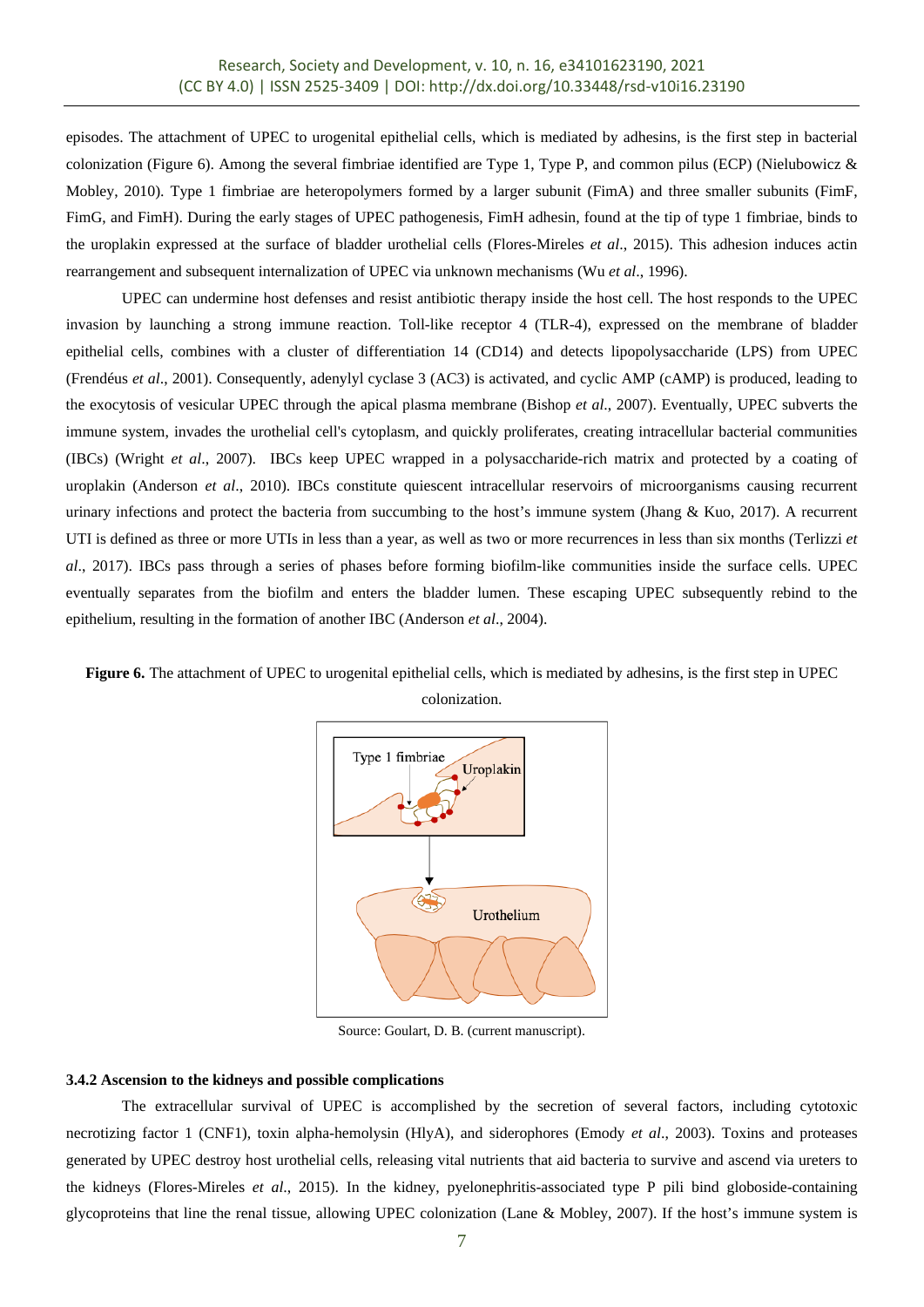unable to combat the local infection, UPEC releases tissue-damaging toxins, allowing bacteria to pass through the tubular epithelial barrier and into the bloodstream, resulting in bacteremia (Flores-Mireles *et al*., 2015).

#### **3.5 Antibiotic treatment of UTI**

The primary goal of UTI treatment is to eliminate the current infection to achieve a sterile urinary tract. The second goal is to investigate all risk factors for UTI, and third, prevent the recurrence of infection (Osamwonyi & Foley, 2017). Currently, most UTI can be treated with antibiotics without resorting to the hospitalization of patients. Antibiotic treatment of asymptomatic bacteriuria is indicated only for individuals undergoing urological procedures, including vasectomy, cystoscopy, ureteroscopy, and male circumcision (Walsh & Collyns, 2017). However, a more severe UTI with a high risk of complications may require hospitalization and treatment with intravenous antibiotics. In general practice, UTIs are the second most prevalent reason for antibiotic prescriptions (Petersen & Hayward, 2007). According to the 2018 Update on Antibiotic Use in the United States Progress and Opportunities Report, 30% of antibiotic prescriptions are unnecessary in doctor's offices and emergency departments (Figure 7).

**Figure 7.** Antibiotic use in doctor's offices and emergency departments in the United States.



Source: Adapted from CDC (2018).

When choosing the most appropriate antibiotic for UTI treatment, several factors should be considered, including individual patient risk (e.g., allergies and contraindications) and antibiotic pretreatment; the bacterial spectrum and susceptibility profile; antimicrobial agent effectiveness demonstrated in clinical studies; epidemiological implications and adverse effects (Wagenlehner *et al*., 2011). Additionally, choosing the appropriate antibiotic involves considering the results of urine culture, which is the gold standard for diagnosing UTI. This method may also be used to estimate bacteriuria levels. Nonetheless, microbiological laboratories have not standardized the minimum amount of bacteriuria that indicates a UTI. The threshold used in many laboratories is 105 colony-forming units (CFU)/mL urine (Schmiemann *et al*., 2010). Others establish a lower threshold of 103 CFU/mL to identify a broader spectrum of infections (Hilt *et al*., 2014).

An antibiotic used to treat UTI must meet specific criteria, including being active against the most common uropathogens, being excreted in its active form in the urine by glomerular filtration, having an adequate and inhibitory concentration in urine and tissues (in the case of pyelonephritis), and being active at urinary pH (Moura *et al*., 2009). Other variables, such as the treatment cost, availability, pharmacokinetics, and pharmacodynamics of the chosen antibiotic, are critical to successfully treating UTI and preventing the occurrence of MDR bacteria. Treatment usually lasts 7 to 14 days and varies depending on the location of the UTI and the patient's reaction to the medication (Makvana & Krilov, 2015). Acute uncomplicated cystitis is treated with nitrofurantoin monohydrate (100 mg twice daily for 5 days), trimethoprimsulfamethoxazole ([TMP-SMX], 160/800 mg twice daily for 3 days), pivmecillinam (400 mg bid for 3 to 7 days), fosfomycin trometamol (3 g in a single dose), fluoroquinolones (FQs) such as ofloxacin, ciprofloxacin, and levofloxacin (3-day regimens), and beta-lactam antibiotics such as amoxicillin-clavulanate, cefaclor, cefdinir, and cefpodoxime-proxetil (3- to 7-day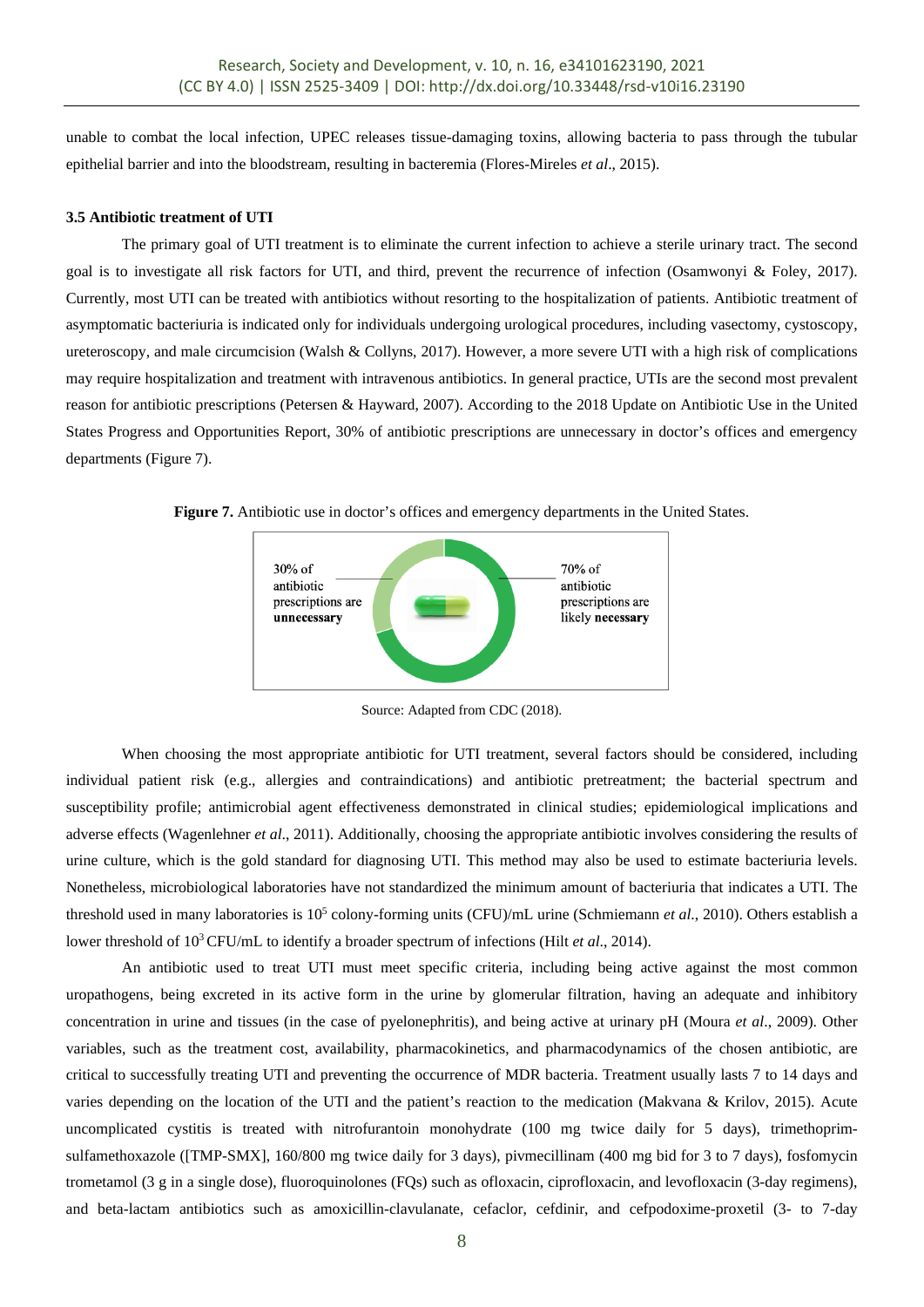regimens) (Gupta *et al*., 2011). Except for nitrofurantoin and fosfomycin, which are solely used to treat cystitis, the Clinical and Laboratory Standard Institute uses serum concentrations of these antimicrobial drugs rather than urine concentrations (Moura *et al*., 2009). A urine culture followed by a susceptibility test should be conducted in individuals with suspected pyelonephritis, and empirical therapy should be modified based on the uropathogen. Recommended treatment includes oral ciprofloxacin (500 mg twice daily for 7 days), oral FQs such as ciprofloxacin (1,000 mg extended-release for 7 days), or levofloxacin (750 mg for 5 days), and oral TMP-SMX (160/800 mg twice daily for 14 days) (Gupta *et al*., 2011). Oral betalactam antibiotics are less efficient than the available options in pyelonephritis treatment. Table 1 summarizes the most frequently used oral therapeutic regimens for the treatment of UTI.

| <b>Antibiotic</b>           | Oral dosage                                         | <b>Clinical indication</b>   |  |
|-----------------------------|-----------------------------------------------------|------------------------------|--|
| Amoxicillin                 | 500 mg, 3 times per day                             | Cystitis                     |  |
|                             | 500 mg, 3 times per day or                          |                              |  |
| Amoxicillin-clavulanic acid | 875 mg, 2 times per day                             | Cystitis                     |  |
|                             |                                                     | Cystitis caused by resistent |  |
| Cefixime                    | 400 mg, once per day                                | uropathogens, pyelonephritis |  |
| Cefpodoxime                 | 100 ou 200 mg, 2 times per day                      | Cystitis, pyelonephritis     |  |
| Ciprofloxacin               | 500 mg, 2 times per day                             | Cystitis, pyelonephritis     |  |
| Fosfomycin                  | 3 g per day (one or two days)                       | Cystitis                     |  |
| Levofloxacin                | 500 or 750 mg per day                               | Cystitis, pyelonephritis     |  |
| Nitrofurantoin              | 100 mg, 2 times per day                             | Cystitis                     |  |
| Trimetoprim-sulfametoxazol  | $160 \text{ mg} + 800 \text{ mg}$ , 2 times per day | Cystitis                     |  |

**Table 1.** Most frequently used oral therapeutic regimens for the treatment of UTI.

Source: Goulart, D. B. (current manuscript).

#### **3.6 Resistance to antibiotics in UPEC strains**

Antibiotic usage has become more indiscriminate over the years, resulting in MDR bacteria, a significant public health issue worldwide. Infection by MDR pathogens has substantial implications, including increased mortality, prolonged hospital stays, a lack of prophylactic options for patients undergoing surgery, and higher treatment expenses. MDR bacteria are responsible for about 25,000 deaths and 1.5 billion euros in expenditures per year in European Union countries (*Draft global action plan on antimicrobial resistance. Report by the WHO Secretariat*, 2015). Research reveals that more than 10% of UPEC causing cystitis are MDR, presenting resistance to at least three antimicrobial classes (Kahlmeter, 2003). According to the Drug Resistance Index, UTIs grew increasingly challenging to treat between 1999 and 2010 due to rising antibiotic resistance (*Center for Disease Dynamics, Economics & Policy*, 2018). The situation becomes more dramatic if we consider that few new antibacterial compounds have been developed in recent years, potentially causing common and easily treated diseases to become deadly because of a lack of treatment alternatives.

Antimicrobial resistance can be divided into two major groups, intrinsic resistance and extrinsic (or acquired) resistance. Intrinsic resistance is characterized by an inherent insensitivity of the bacteria to antibiotic activity. An example is the resistance to third-generation cephalosporins by bacteria belonging to the *Enterobacteriaceae* family through the production of AmpC beta-lactamases (Shah *et al*., 2004). Acquired resistance is a significant challenge to public health because of its high prevalence in important pathogens causing human illness. Bacteria can develop resistance through two primary mechanisms, i) genetic alterations in the bacterial genome, which can alter the therapeutic targets of antibiotics or ii) the exogenous acquisition of genes that code for resistance mechanisms. Figure 8 depicts a schematic representation of bacterial intrinsic and acquired antibiotic resistance. Resistance can be developed by UPEC by acquiring resistance genes via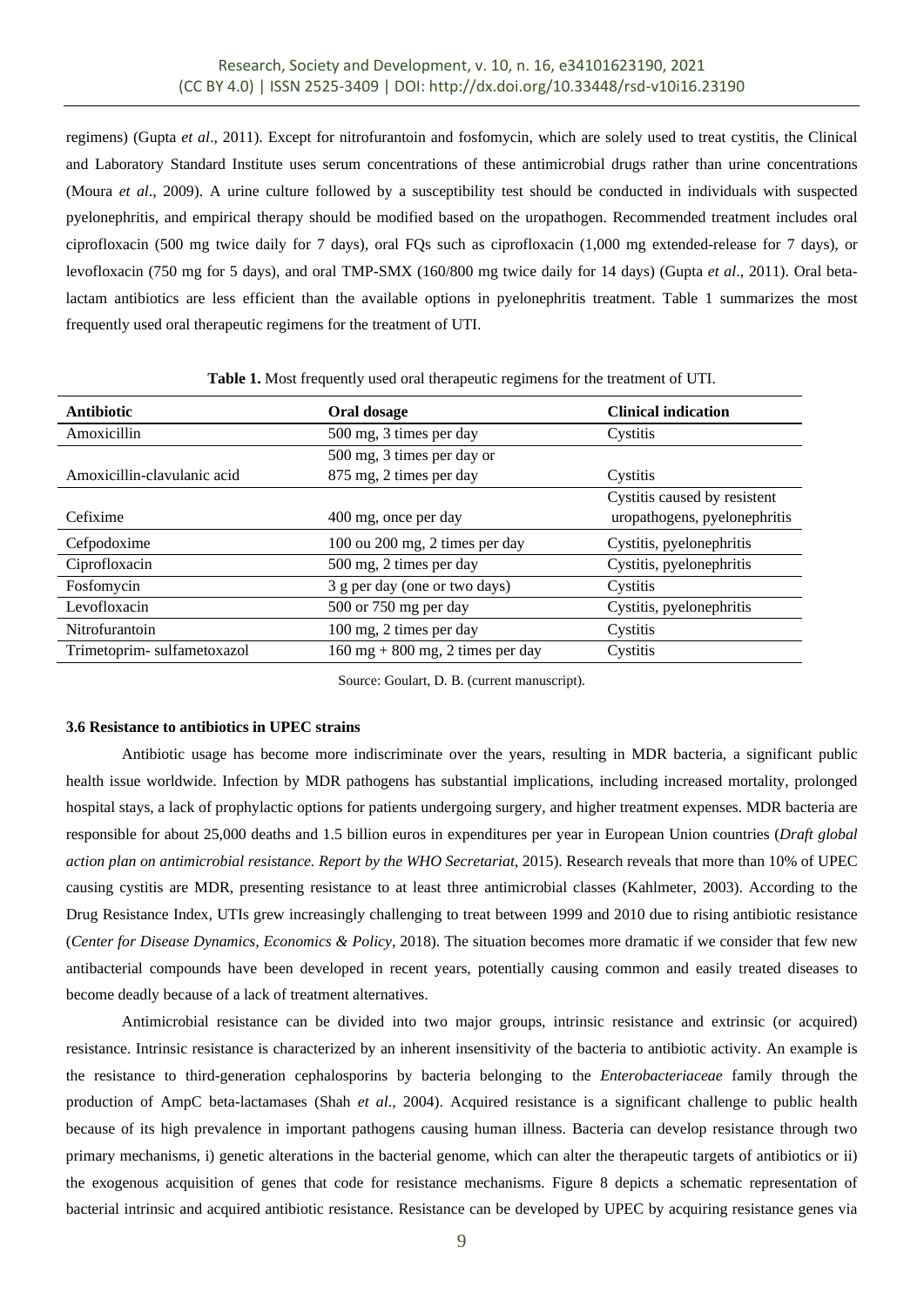mobile genetic elements such as transposons, plasmids, gene cassettes in integrons, or alterations in the regulatory locus on the bacteria's chromosome (Paniagua-Contreras *et al*., 2017; Tong *et al*., 2017). These plasmids can be transmitted horizontally between bacteria of the same species or between different species. There are different risk factors for developing MDR bacteria, including antibiotic usage before an episode of UTI, prolonged hospitalization, medical devices such as urinary catheters, other underlying illnesses, and advanced age (Walker *et al*., 2016). In addition to antibiotic resistance per se, a study has shown a positive correlation between the number of virulence factors, resistance spectrum, and recurrence rate (Liu *et al*., 2013). The more virulence factors a UPEC strain has, the greater the number of antibiotics it is resistant to, which leads to an increase in recurrences of UTIs.



**Figure 8.** Intrinsic and acquired antibiotic-resistance in bacteria.

Source: Goulart, D. B. (current manuscript).

According to European research intended to gather information on UPEC resistance in females affected with acute uncomplicated UTI, resistance to ciprofloxacin and trimethoprim is becoming more severe. Alternatively, resistance to mecillinam [amdinocillin (United States adopted name)] and nitrofurantoin remains low. Since 2000, resistance to TMP-SMX has increased significantly in Spain (25% to 37%), Sweden (9% to 17%), Germany (23% to 37%), and the UK (13% to 46%), to ciprofloxacin in Spain (15% to 31%), Sweden (0% to 7%), Germany (2% to 21%), and the UK (1% to 15%), to mecillinam in Spain (1% to 6.5%), and to nitrofurantoin in the United Kingdom (0% to 6%). Since 2008, resistance to ciprofloxacin has increased significantly in the United Kingdom (1% to 15%) and Sweden (3% to 15%), as well as resistance to nitrofurantoin (0% to 6%) and TMP-SMX (13% to 46%) in the United Kingdom (Gunnar Kahlmeter *et al*., 2015).

The Infectious Diseases Society of America and the European Society of Clinical Microbiology and Infectious Diseases have proposed that the cutoff point for empirical treatment of uncomplicated UTI be up to 20% antimicrobial resistance (Gupta *et al*., 2011; Wagenlehner *et al*., 2011). This fact has led to changes in the choice of empirical therapy for UTI. An example is that TMP-SMX is no longer recommended as the first-line antibiotic for empirically treating UTIs due to the increased resistance rate. Considering the current resistance scenario, nitrofurantoin and fosfomycin seem to be the best options for the empirical treatment of acute cystitis (Gunnar Kahlmeter *et al*., 2015).

#### **3.6.1 Resistance to fluoroquinolone**

This class of antibiotics has a wide spectrum of activity and is effective against gram-negative and gram-positive bacteria. Clinical cure rates of UTIs have been reported to be in the range of 93% to 97% of treated patients (Walker *et al*., 2016). Microbiological cure rates show similar success in patients infected with nonresistant UPEC. According to a study of male veterans, ciprofloxacin was the most commonly recommended antibiotic for outpatient UTIs, administered in 62.7% of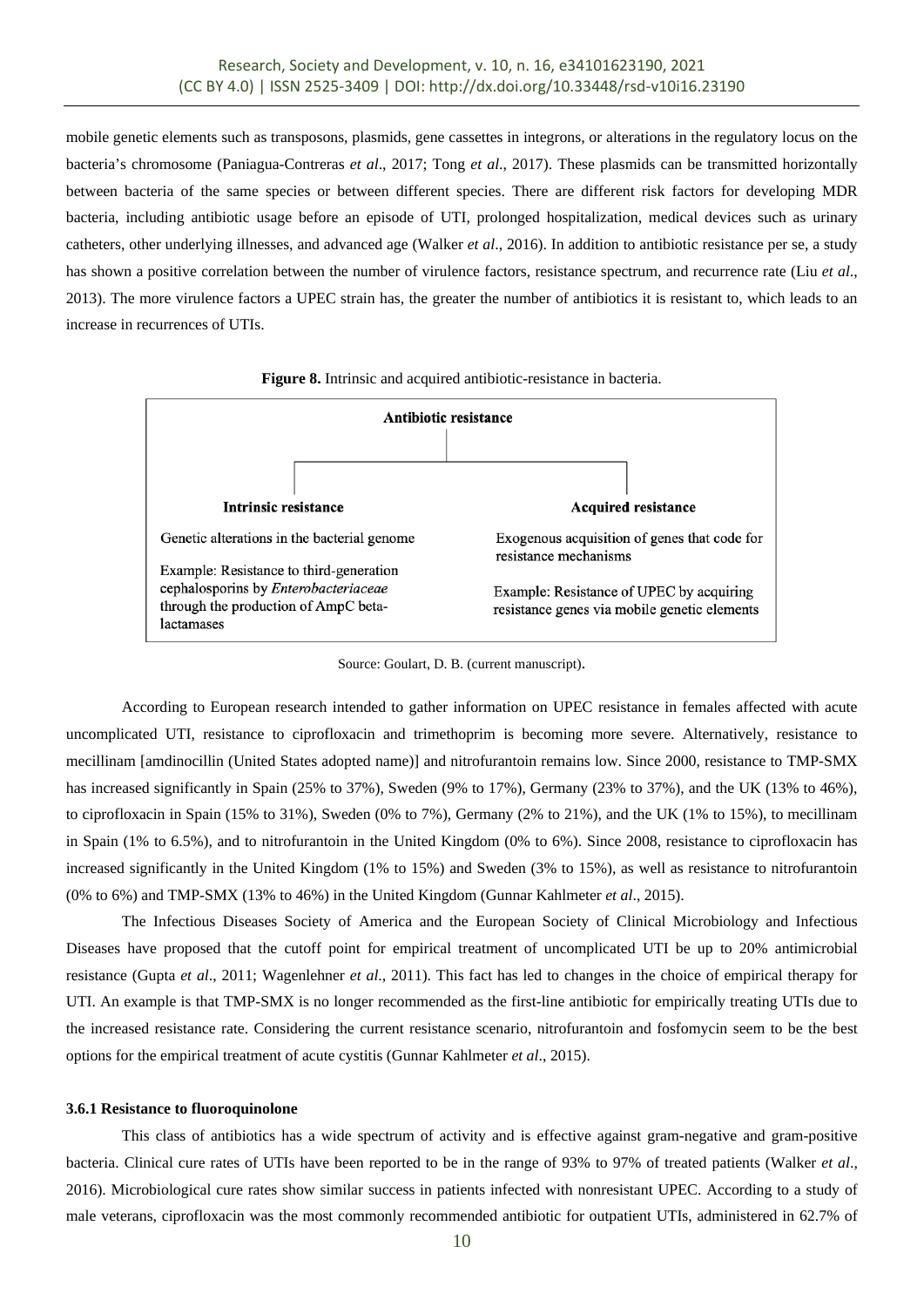cases (Drekonja *et al*., 2013). However, because of the risk of cartilage injury, FQs are not recommended for pregnant women, children, teenagers, or high-performance athletes because they might cause tendonitis even after short-term use (Moura *et al*., 2009). FQ antibiotics inhibit DNA synthesis by inhibiting DNA gyrase and bacterial topoisomerase IV, enzymes involved in the DNA replication (Hooper, 2001). The tetrameric enzyme DNA gyrase comprises two GyrA and two GyrB subunits, essential for maintaining the DNA's topology. Topoisomerase IV is also a tetrameric enzyme of two ParC and two ParE subunits involved in chromosome segregation during DNA replication. Resistance to FQs is primarily caused by chromosomal mutations in the genes that code for DNA gyrase and topoisomerase IV. A correlation was observed between the minimum inhibitory concentration values for ciprofloxacin and differences in *gyrA* gene sequencing, indicating that the primary mechanism of resistance to ciprofloxacin in *E. coli* is the accumulation of mutations in *gyrA* (van Hees *et al*., 2011). Mutations in *gyrB* are considered rare, while mutations in *parC* and *parE* are generally combined with mutations in *gyrA*, suggesting that DNA gyrase is the primary target for FQs (Moon *et al*., 2010). Another mechanism of resistance to FQs is reduced concentration of drugs in *E. coli* by the over-expression of the multidrug efflux pump AcrAB-TolC through mutations or insertions in the regulatory genes (Swick *et al*., 2011). Quinolone resistance may also be transmitted by a plasmid, which allows quinolone and multidrug resistance to proliferate quickly among *Enterobacteriaceae* (Paterson, 2006).

The development of resistance to FQs has been observed worldwide, and it is most likely related to the overuse of these antibiotics (Zurfluh *et al*., 2014). The use of FQ antibiotics in the month leading up to UTI episodes and healthcarerelated infections are considered risk factors for ciprofloxacin-resistant UPEC in male patients with UTI (Colodner *et al*., 2008; Smithson *et al.*, 2012). FQ resistance is seen in approximately 25% of UPEC isolated from catheter-associated UTI in intensive care units (Hidron *et al*., 2009). UPEC has shown substantial resistance to FQs, according to reports from several countries. More than 20% of UPEC isolated from individuals with community-acquired uncomplicated UTI and more than 50% of UPEC isolated from complicated UTI exhibited resistance to FQs in various regions of the world. Researchers have shown a significant prevalence of FQ resistance in UPEC in India (more than 60%) (Prasada *et al.*, 2019). From 1994 to 2005, the bacterial spectrum in urine samples collected from urological patients admitted to a hospital in Germany remained constant for 12 years, with UPEC representing approximately one-third of the isolated bacteria. UPEC resistance to ciprofloxacin increased from 4% in 1994 to 15% in 2005, according to the same research (Wagenlehner *et al*., 2008). FQ resistance was found in around 30% of UPEC from patients with UTIs in Poland (Michno *et al*., 2018). Resistance to ciprofloxacin grew dramatically in Switzerland from 1.8% to 15.9% during ten years (1997–2007), coinciding with increased ciprofloxacin usage (Blaettler *et al*., 2009). In São Paulo, Brazil, from 2000 to 2003, UPEC resistance to FQs (e.g., ciprofloxacin and norfloxacin) increased from 9% to 14%, and in patients aged over 60 years, resistance to ciprofloxacin reached 24.3% (Kiffer *et al*., 2007). Similar results were described by other studies carried out in other countries (Araújo *et al*., 2011; Omigie *et al*., 2009). There was a gradual increase to 41% and 54% of UPEC resistant to ciprofloxacin isolated from the urine of community and nosocomialacquired infection in a Mexican cancer hospital, respectively. In the United States, 12.1% of UPEC isolates from individuals with acute uncomplicated and complicated pyelonephritis were resistant to ciprofloxacin between 2013 and 2014 (Talan *et al.*, 2017). Fluoroquinolone resistance is a major public health issue, and indiscriminate use of these drugs must be avoided if their efficacy against essential diseases is to be preserved.

#### **3.6.2 Resistance to fosfomycin**

Fosfomycin is produced from phosphonic acid that has been used in clinics for over 40 years, mostly for single-dose (3 g) oral treatment of uncomplicated UTI. Peak urine concentrations occur within 4 hours and stay high (>128 mg/L) for 24 to 48 hours, long enough to suppress most UTIs (Patel *et al*., 1997). Fosfomycin has a broad antibacterial spectrum, acting against a range of anaerobic pathogens, gram-positive and gram-negative bacteria. The antibiotic works as a bacterial cell wall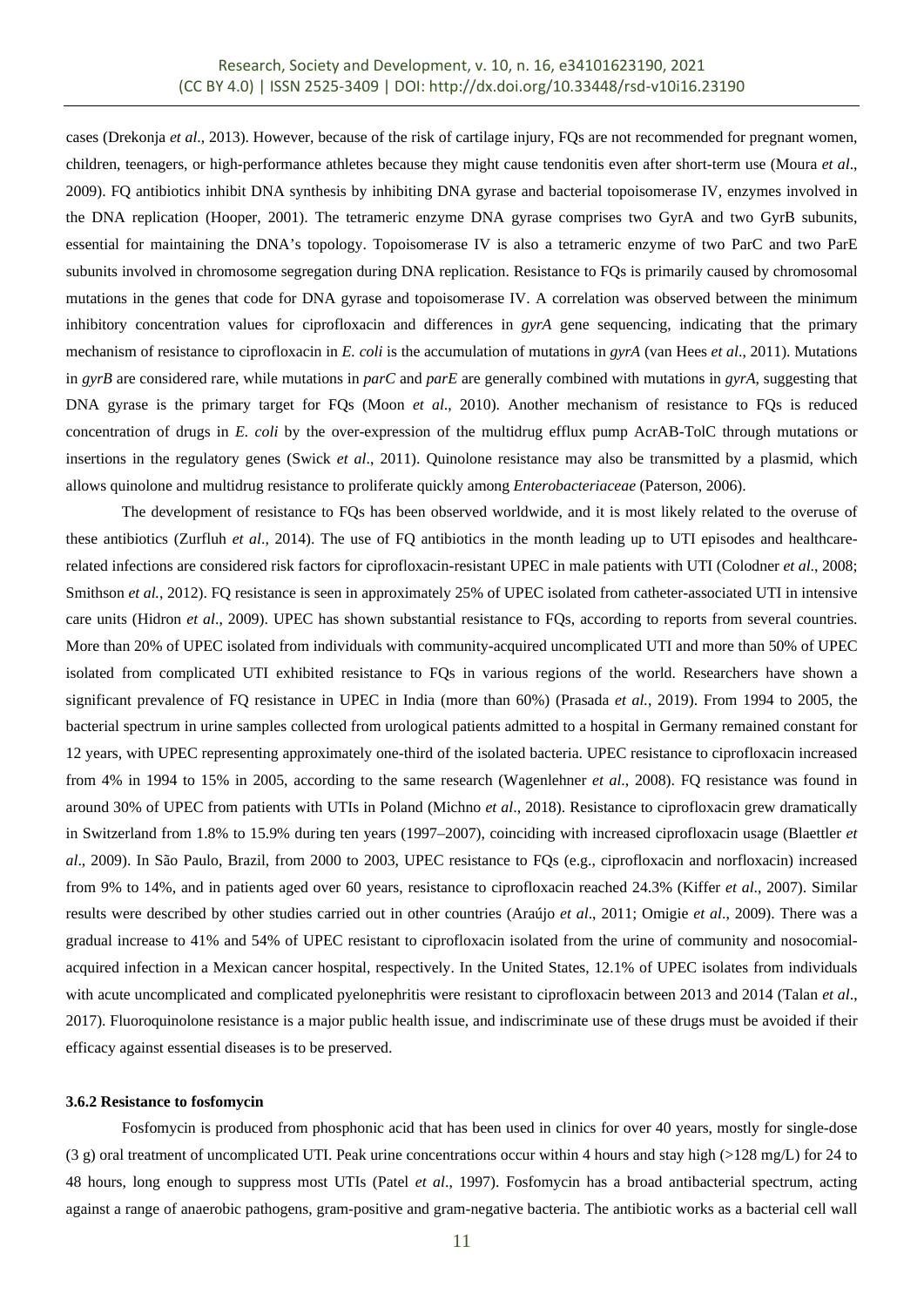inhibitor by interfering with peptidoglycan biosynthesis's initial step. It binds to UDP-N-acetylglucosamine-3-O-enol-pyruvyl transferase and acts as a phosphoenolpyruvate analog. The binding prevents UDP-N-acetylglucosamine-3-O-enol-pyruvate from being formed from UDP-N-acetylglucosamine and phosphoenolpyruvate. Fosfomycin is moderately effective against *E. coli* strains and various other uropathogenic bacteria that cause uncomplicated UTI (Moura *et al*., 2009). With fosfomycin therapy, microbiological cure rates ranged from 80% to 83%, whereas clinical cure rates of UTI ranged from 87% to 93% in research conducted on nonresistant UPEC in Germany, Belgium, and Spain (Kresken *et al*., 2016). However, in a retrospective study of 41 hospitalized patients treated with fosfomycin, the overall microbiological cure rate for UTI caused by multidrugresistant UPEC was significantly lower than the previous study, reaching 59% (Patel *et al.*, 1997). A single dose of fosfomycin tromethamine was successful in clinical studies in individuals with acute uncomplicated UTI, with bacteriological eradication rates of 75% to 90% obtained 5 to 11 days following therapy (Patel *et al.*, 1997).

In *E. coli*, fosfomycin enters the bacterial cell through two distinct transport systems: the glycerol-3-phosphate transporter (GlpT) and the hexose-6-phosphate transporter (UhpT). Fosfomycin resistance in *E. coli* can be caused by reduced drug uptake, enzymatic drug inactivation, or target alteration (Castañeda-García *et al*., 2013; Lucas *et al*., 2018). Reduced drug uptake results from chromosomal mutations (e.g., point mutations, insertions, deletions) in the *uhpT* and *glpT* structural genes or regulators, which cause defects in one or both transport systems (Kadner & Winkler, 1973; Kahan *et al*., 1974). It is the primary mechanism through which fosfomycin resistance develops. Fosfomycin-modifying enzymes have recently emerged as a way to inactivate the antibiotic. These enzymes can give resistance to fosfomycin by disrupting its epoxide ring and rendering it inactive (Thompson *et al*., 2015). FosA is the most often reported of the three primary classes of fosfomycin resistance enzymes (FosA, FosB, and FosX) among *E. coli* (Ho *et al*., 2013; Li *et al*., 2015)*.* Fosfomycin resistance can also be caused by qualitative and quantitative changes of UDP-N-acetylglucosamine enolpyruvyl transferase (MurA), an enzyme crucial for peptidoglycan biosynthetic pathway (target alterations) (Karageorgopoulos *et al*., 2012). Fosfomycin resistance is uncommon in *E. coli* clinical isolates (typically less than 2%), owing to the substantial fitness cost of chromosome-encoded fosfomycin resistance (Falagas *et al*., 2019; Vardakas *et al*., 2016). In addition to the low level of resistance, the administration of fosfomycin in a single dose allows adequate levels of antibiotic for 72 hours, improving treatment adherence and, therefore, avoiding the appearance of relapses and the selection of resistant strains (Silva *et al*., 2008).

#### **3.6.3 Resistance to nitrofurantoin**

One of the most often recommended pharmacological prophylactic treatments, especially for women with recurrent UTIs, is taking a small dose of antibiotics daily or three times per week, reducing the risk of UTI by up to 85% (Albert *et al*., 2004). Nitrofurantoin is the first-line antibiotic of choice under these circumstances. It is important to note that this strategy has certain drawbacks, the most severe of which are oral and vaginal candidiasis and gastrointestinal disturbances. The typical length of this prophylaxis is six months, and in some situations, after discontinuing the medication, the frequency of UTIs returns to pre-therapy levels; in these circumstances, it may be prudent to extend the preventive measure (Ejrnæs *et al*., 2011). Nitrofurantoin is rapidly absorbed and eliminated into the urine by the kidneys. Because it does not reach an effective concentration in the blood or tissues, it is solely used to treat uncomplicated cystitis (Bryce *et al*., 2016). Nitrofurantoin is an antibiotic with low systemic absorption proven to be as effective as TMP-SMX in preventing UTI, with the added benefit of a reduced risk of resistance than TMP-SMX and FQs (McKinnell *et al*., 2011).

Nitrofurantoin works by inhibiting acetyl coenzyme A, which causes bacterial cell wall formation to be disrupted (Bailey *et al*., 1971). Bacterial flavoproteins convert nitrofurantoin to reactive intermediates that inactivate bacterial ribosomal proteins. The inactivation of ribosomal proteins prevents aerobic metabolism and synthesizes cell wall, deoxyribonucleic acid (DNA), ribonucleic acid (RNA), and eventually, protein (McOsker & Fitzpatrick, 1994). UPEC resistance to nitrofurantoin is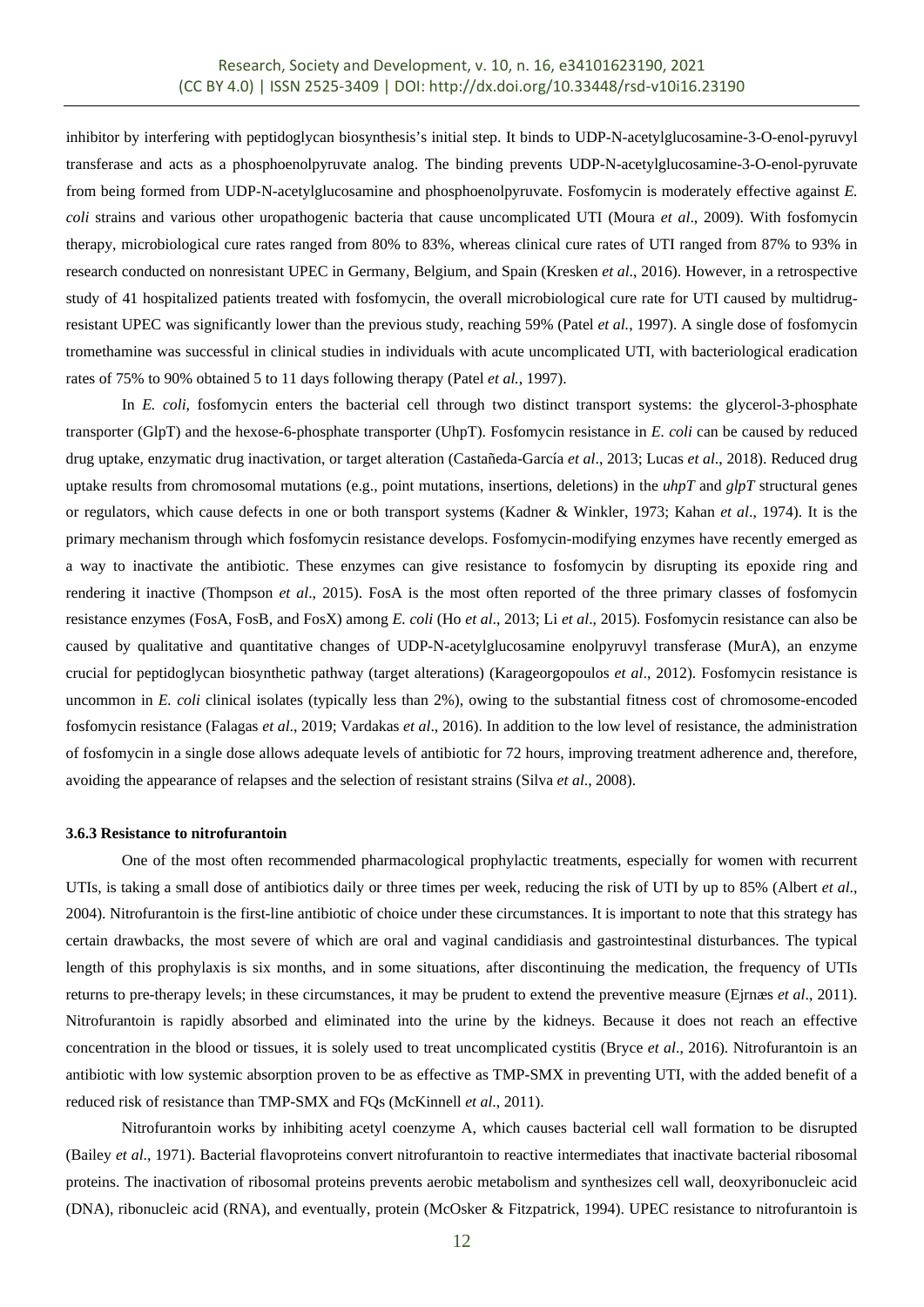currently low, allowing it to be used as a first-line antibacterial drug. In 2008, researchers in Portugal conducted a study to determine the antibiotic susceptibility of the most common uropathogens isolated from uncomplicated acute cystitis (Silva *et al*., 2008). The data showed that 37.9% of UPEC were resistant to amoxicillin, 23.5% to TMP-SMX, 8.5% to FQs, and approximately 5% to the association of amoxicillin-clavulanic acid and cefuroxime. The lowest resistance levels were recorded for nitrofurantoin and fosfomycin, 2.1% and 0.6%, respectively. From 2013 to 2014, the prevalence of UPEC resistance from patients with community-acquired UTIs in Spain, Belgium, and Germany was below 1.5% (Kresken *et al*., 2016). The resistance of UPEC isolated from adults rose just slightly from 0.7% to 0.9% in a retrospective investigation conducted in the United States from 2003 to 2012 (Sanchez *et al*., 2016). Nitrofurantoin was shown to be effective against 95% of UPEC strains in urology clinics in the Netherlands (van der Donk *et al*., 2012). In Bosnia and Herzegovina, 8.23% of UPEC isolates from inpatients and outpatients were nitrofurantoin resistant (Abduzaimovic *et al*., 2016). Even though nitrofurantoin has been selected to treat uncomplicated UTI in several countries, there are concerns about its safety. For example, nitrofurantoin has been associated with hemolytic anemia in newborns when used by pregnant women in the last gestational trimester (Nordeng *et al*., 2013). Antibiotic therapy of UTI during pregnancy requires special considerations, with non-teratogenic antibiotics such as aminopenicillins, fosfomycin, and cephalosporins being preferred (Guglietta, 2017; Kalinderi *et al*., 2018).

#### **3.6.4 Resistance to trimethoprim–sulfamethoxazole (TMP–SMX)**

TMP-SMX has an antibacterial range that includes both gram-positive and gram-negative bacteria. It is a widely used first-line antibiotic for treating uncomplicated UTI. In prospective investigations, clinical cure rates from 87% to 88% and microbiological cure rates from 82% to 83% have been reported (Raz *et al*., 2002). TMP-SMX affects bacterial folic acid production by inhibiting dihydrofolate reductase (DHFR), responsible for catalyzing the reduction of dihydrofolate to tetrahydrofolate. In gram-negative bacteria, sulfonamide resistance is caused by the acquisition of dihydropteroate synthase (DHPS) genes in integrons that are not inhibited by the antibiotic. Only three TMP-SMX resistance genes have been discovered: *sul*1, *sul*2, and *sul*3 (Ben *et al*., 2017).

According to comparative research conducted in the United States, TMP-SMX resistance in UPEC collected from patients with symptoms of UTI in 1999–2000 and 2016–2017 did not differ substantially (Yamaji *et al.*, 2018). However, surveillance statistics show that resistance to TMP-SMX currently ranges from 16% to 36% worldwide (Khawcharoenporn *et al.*, 2013; McIsaac *et al*., 2013). TMP-SMZ should not be utilized in empiric therapy since most trials demonstrate resistance levels at or above the acceptable threshold of 20% (Bartoletti *et al*., 2016; van der Donk *et al*., 2012). From 2012 to 2015, UPEC isolated from urine samples obtained from a tertiary care hospital in Switzerland had a 24.5% resistance rate (Erb *et al*., 2018). In some European countries, including Romania, Belgium, Bosnia and Herzegovina, France, Germany, Spain, Poland, and Switzerland, UPEC resistance to TMP-SMX widely varied from 14.6% to 60% (Ciontea *et al*., 2018; Hitzenbichler *et al*., 2018; Kot *et al.*, 2016). In Ankara, Turkey, *E. coli* from urine samples from outpatients with acute cystitis showed a 44% resistance rate to TMP-SMX. Urinary tract isolates of *E. coli* in the United States in 2017 revealed a TMP-SMZ resistance rate higher than 24% (Critchley *et al*., 2019). In the Philippines, the frequency of TMP-SMZ-resistant *E. coli* was high, reaching 41.3% among women with acute uncomplicated UTI (Gangcuangco *et al*., 2015). *E. coli* from outpatients collected between 2012 and 2014 in Potohar, Pakistan, revealed the highest resistance to TMP-SMX (82%) among all tested antibiotics (Ali *et al*., 2016).

#### **3.6.5 Resistance to beta-lactam antibiotics**

Cephalosporins, ampicillin, amoxicillin, and amoxicillin-clavulanate are examples of oral beta-lactam antibiotics used to treat UTIs in outpatients. When first-line antibiotics are unavailable, beta-lactams may be utilized as alternative options.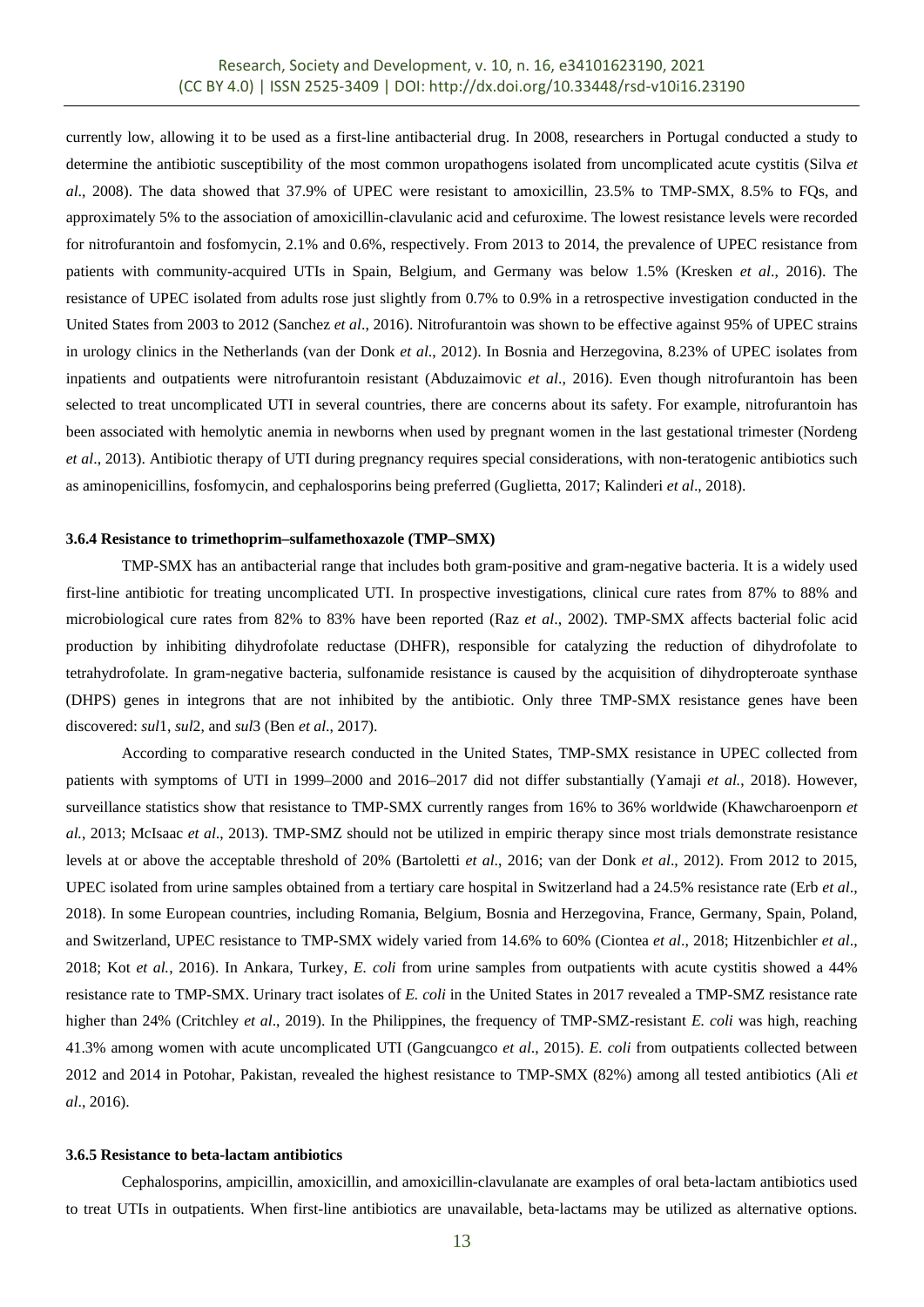However, since resistance rates for beta-lactam antibiotics are more significant than for other antimicrobials, treatment failure and reinfections are considered a significant concern (Gupta *et al*., 2011). The bactericidal effects of beta-lactams are achieved by inhibiting the production of bacterial cell walls (Park & Strominger, 1957). The polymer peptidoglycan that makes up the cell wall comprises glycan chains with attached peptides that crosslink neighboring glycans, forming a matrix structure. Betalactam antibiotics act by inactivating enzymes named penicillin-binding proteins, which cause polymer peptidoglycan synthesis to be disrupted (Tipper & Strominger, 1965). Resistance to beta-lactam antibiotics (e.g., ampicillin, amoxicillin, cephalosporins) is generally acquired by developing bacterial beta-lactamase enzymes (Dashti *et al.*, 2006). By catalyzing the hydrolysis of the amide group of the beta-lactam ring, beta-lactamase inactivates beta-lactam antibiotics. Extended-spectrum beta-lactamases (ESBLs) result from mutations in the ancestral enzymes *blaTEM-1*, *blaTEM-2,* and *blaSHV-1* and are frequently transmitted via plasmids (Dashti *et al*., 2006). Except for carbapenems, cephamycins, and beta-lactamase inhibitors, ESBL enzymes encode resistance to all beta-lactam antibiotics (Baudry *et al*., 2009). This happens because the plasmid encoding ESBLs normally encode other bacterial resistance genes, thus conferring resistance to other antibiotics such as aminoglycosides, sulfonamides, and quinolones (Asadi Karam *et al*., 2019). A strategy often used to combat antibiotic resistance associated with the presence of beta-lactamase is to administer, concomitantly with the antibiotic, clavulanic acid that binds to and inhibits beta-lactamase. However, the effectiveness of this strategy depends on the amount of beta-lactamases produced by the bacteria (Moura *et al*., 2009). Compared to non-producing ESBL bacteria, UPEC isolates with the ability to produce ESBL enzymes demonstrated higher rates of resistance to beta-lactams, aminoglycosides, and quinolone antibiotics (Shahbazi *et al*., 2018). Interestingly, isolates resistant to ampicillin are more prone to be resistant to amoxicillin-clavulanate, with researchers showing over 75% of *E. coli* isolates from UTI resistant to amoxicillin-clavulanate and about 72% to cephalosporins (Niranjan & Malini, 2014).

The prevalence of amoxicillin-clavulanic acid resistance rates varies regionally. Resistance to amoxicillin was found in about 40% of *E. coli* urine isolates collected from inpatients and outpatients in the Veterans Affairs Care System in the United States between 2009 and 2013 (Morrill *et al*., 2017). In Mexico, 23.6% of UPEC isolated from community and hospital-acquired UTIs were resistant to amoxicillin-clavulanic acid (Ramírez-Castillo *et al*., 2018). From 2015 to 2017, UPEC isolated from urine obtained from patients at tertiary care hospitals in Germany had a resistance rate of 5.3% to amoxicillinclavulanic acid *(Hitzenbichler et al*., 2018). Between 2015 and 2017, 29.0% and 19.6% of UPEC isolates collected from outpatients in Romania and Bosnia and Herzegovina were resistant to amoxicillin-clavulanic acid. In Poland, between 2003 and 2006, 3.3% of UPEC in women with uncomplicated UTIs were resistant to amoxicillin-clavulanic acid (Naber *et al*., 2008). In a French prospective multicentre study from 2009 to 2010, UPEC resistance to amoxicillin-clavulanic acid was 37.6% (Lavigne *et al*., 2016). In England, amoxicillin-clavulanic acid resistance was found in 30% of *E. coli* isolates from hospitalized patients' urine (Abernethy *et al*., 2017). High levels of resistance to amoxicillin-clavulanic acid were observed in UPEC isolates from children suspected of UTI hospitalized in Nepal (48%) and from outpatients in Pakistan (71%) (Parajuli *et al.*, 2017). These findings show that UPEC resistance to amoxicillin-clavulanic acid differs among geographical locations and patient groups. As a result, the local susceptibility of *E. coli* should be used to guide empiric regimens for both uncomplicated and complicated UTIs. Figure 9 depicts the mechanisms of action regarding the described antibiotics used to treat UTIs caused by UPEC.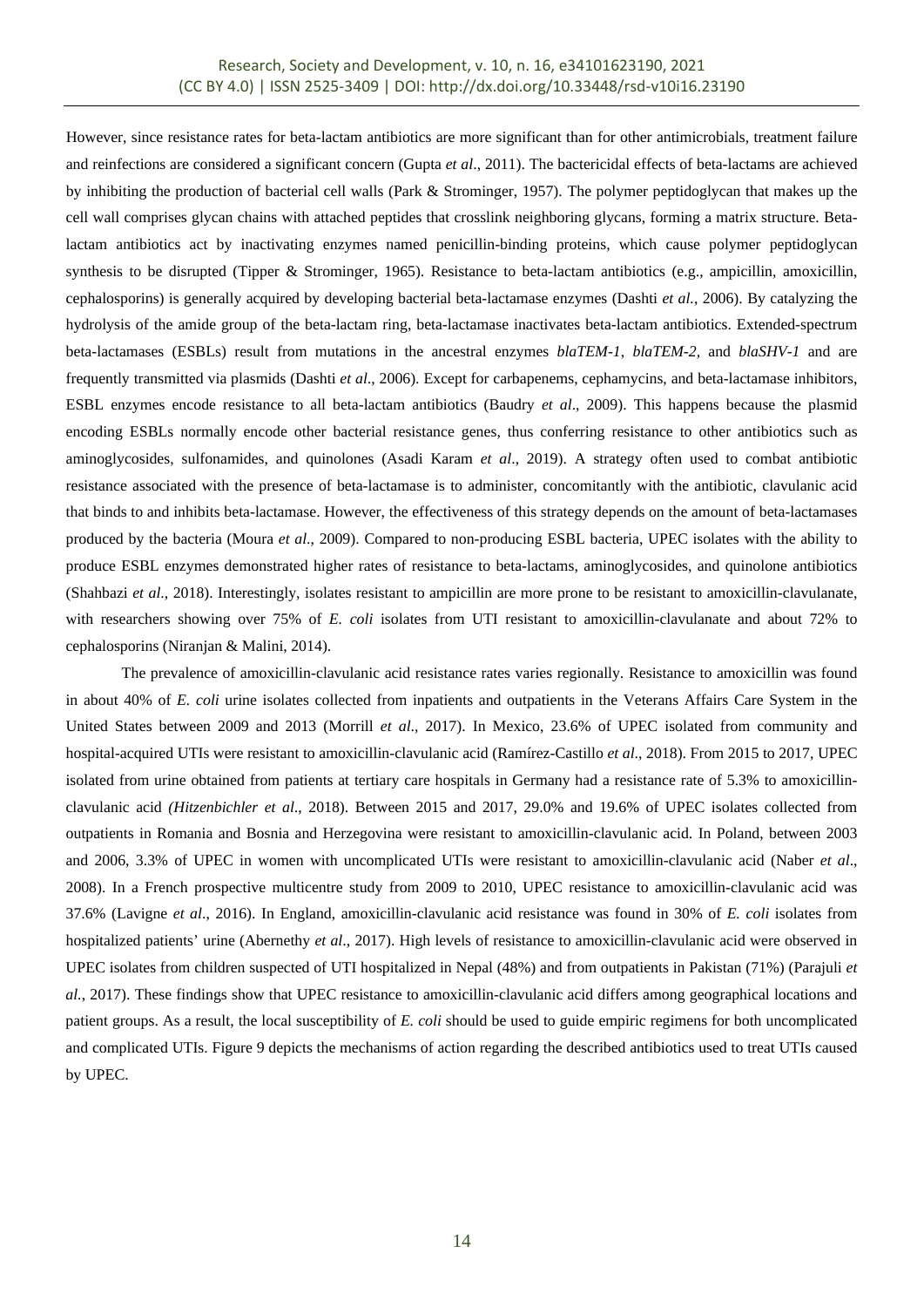|                                                                                              |                                                                                                          |                                                                                                      | Mechanisms of action from the main antibiotics used in the treatment of UTIs caused by UPEC |                                                                                            |
|----------------------------------------------------------------------------------------------|----------------------------------------------------------------------------------------------------------|------------------------------------------------------------------------------------------------------|---------------------------------------------------------------------------------------------|--------------------------------------------------------------------------------------------|
| Fluoroquinolone                                                                              | Fosfomycin                                                                                               | Nitrofurantoin                                                                                       | <b>TMP-SMX</b>                                                                              | <b>Beta-lactam</b>                                                                         |
| Inhibit DNA<br>synthesis by<br>inhibiting DNA<br>gyrase and<br>bacterial<br>topoisomerase IV | Inhibit bacterial<br>cell wall by<br>interfering with<br>peptidoglycan<br>biosynthesis's<br>initial step | Inhibit acetyl<br>coenzyme A,<br>which causes<br>bacterial cell<br>wall formation<br>to be disrupted | Affect bacterial<br>folic acid<br>production by<br>inhibiting<br>dihydrofolate<br>reductase | Inhibit<br>bacterial cell<br>wall by<br>inactivating<br>penicillin-<br>binding<br>proteins |

**Figure 9.** The primary antibiotics used to treat UTIs caused by UPEC and their mechanisms of action.

Source: Goulart, D. B. (current manuscript).

#### **3.7 UPEC lineages and resistance profiles**

Extraintestinal pathogenic *E. coli* (ExPEC) lineages are commonly studied using the multilocus sequence typing (MLST) method. MLST is a molecular typing technique that identifies strains of bacterial species (or other microbial species) from sequences at seven housekeeping loci. With MLST, a sequence type (ST) with a number identifier is allocated to *E. coli* strains, based on two standardized schemes (http://mlst.warwick.ac.uk [Achtman] and http://www.pasteur.fr/recherche/genopole/PF8/mlst/EColi. html [Pasteur]). ExPEC pandemic clones STs 69, 73, 95, and 131 were isolated from human infections such as UTIs and bloodstream infections *(Adams-Sapper et al*., 2013; Riley, 2014). These genotypes have become pandemic, accounting for more than half of all ExPEC infections worldwide (Adams-Sapper *et al*., 2013; Kallonen *et al*., 2017). The causes for this preponderance are unknown; nevertheless, the pathogenic potential is an important factor. While *E. coli* strains of STs 69, 73, and 95 generally remain susceptible to antibiotics and seldom demonstrate resistance to extended-spectrum cephalosporins, in particular, ST-131 strains show growing resistance to various antibiotic classes and account for 80 to 90% of MDR ExPEC (Griffin *et al*., 2012; Rogers *et al*., 2011).

ST-131 is largely responsible for spreading MDR *E. coli* strains across the world (Banerjee & Johnson, 2014; Sarkar *et al*., 2018). Clones of ST-131 have competitive advantages over other clones due to their specific genetic features, allowing them to spread quickly. For example, ST-131 has various drug resistance genes, including CTX-M-15 (confers resistance to penicillins, cephalosporins, and monobactams), TEM-1 and OXA-1 beta-lactamases, and *aa(6')-1b-cr* (Rogers *et al*., 2011)*.*  Furthermore, ST-131 is a member of the phylogenetic group B2, the most virulent group. ST-131 is a well-known UPEC strain that produces ESBL and is resistant to FQs (Kudinha *et al*., 2013). Among ESBL-producing or ciprofloxacin-resistant *E. coli* isolates from UTI, ST-131 has emerged as the most prevalent clone in Korea. UPEC strains belonging to ST-131 from a Saudi Arabian tertiary care facility were similarly linked to high levels of antibiotic resistance (Alghoribi *et al*., 2015). ST-131 (85.7%) and ST-69 (41.7%) lineages were found to have the highest rates of multidrug resistance among ExPEC isolates from a hospital in Iran (Hojabri *et al*., 2019).

ST-73 was the most prevalent clone isolated from community-acquired UTI in males (50%) and females (12%) in recent research conducted in Rio de Janeiro, Brazil, with the highest virulence score among other clones, including ST-69, ST-405, ST-131, ST-706, ST-14, ST-699, and ST-90 (de Souza da-Silva *et al*., 2017). ST-73 was the second most prevalent ST in a study of UPEC isolated from urine and blood samples in England, with ST-131 being the most prevalent (Siu *et al*., 2008). ST-73 strains with high similar PFGE types have been recovered from humans, cats, and dogs, suggesting that this genotype is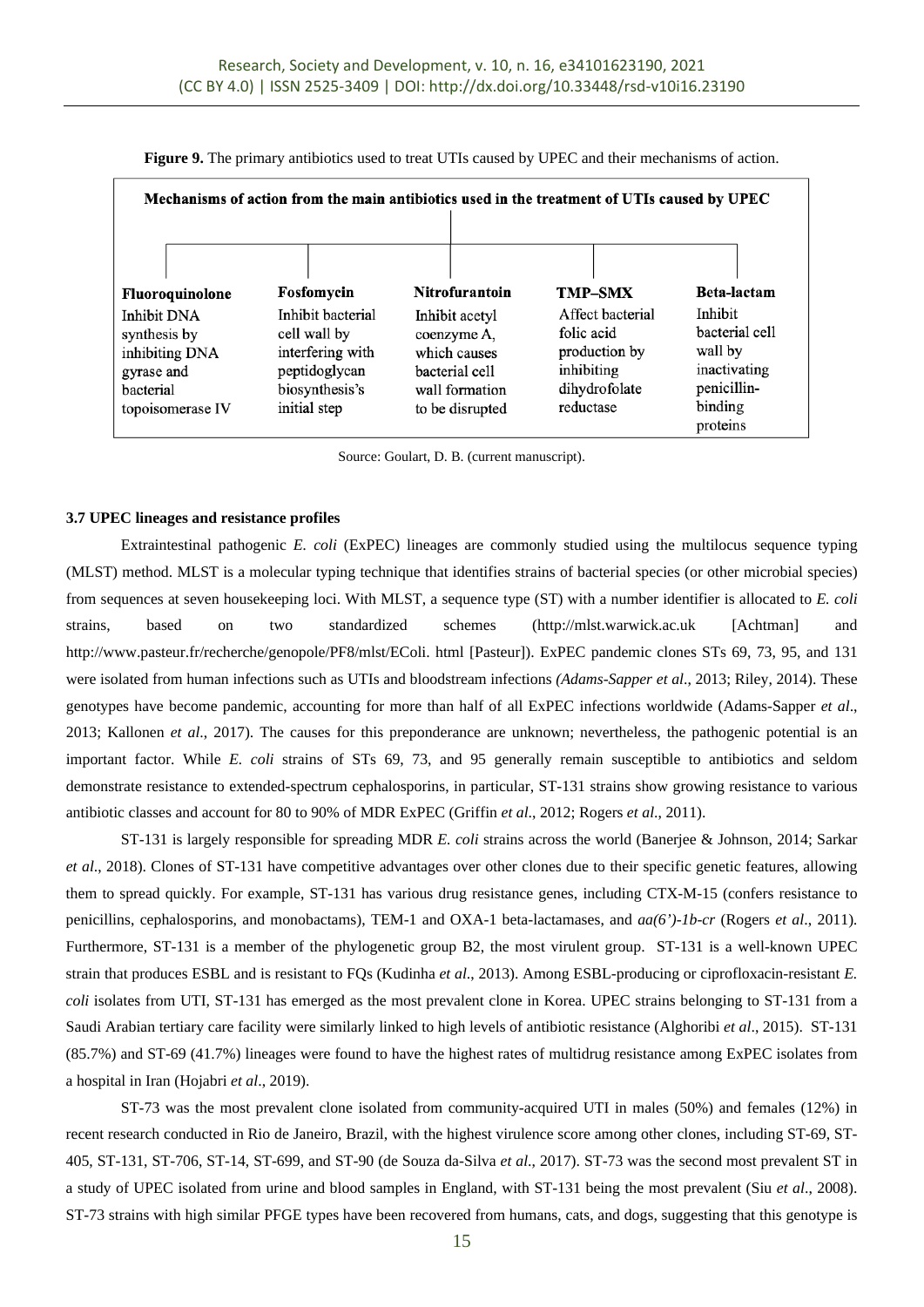spread across species (Johnson *et al.*, 2008). The ST-73 lineage was the most prevalent among *E. coli* associated with bacteremia in England, and the bacteria were resistant to most antibiotics. ST-69 strains have been identified from communityacquired and healthcare-associated UTIs in numerous countries, including Denmark, Canada, Brazil, and the United States (Dias *et al*., 2009; Johnson *et al*., 2009; Manges *et al*., 2006; Skjøt-Rasmussen *et al*., 2013).

# **3.7.1 Other clonal ExPEC**

ST-38 and ST-405 are also common among MDR *E. coli* strains. In a tertiary hospital in Korea, ST-38 and ST-405 accounted for 27.5% and 10.0% of CTX-M-producing UPEC, respectively (Kim *et al*., 2016). In a study of UPEC isolated from the urine of patients with community-acute pyelonephritis, 60% of ST-405 clones produced ESBL, and 40% of ESBLproducing clones were also TMP-SMX resistant (Bongyoung *et al*., 2020). Subsequent studies from different institutions in South Korea, China, Australia, and the United States have shown the presence of FQ-resistant *E. coli* isolates of the clonal group ST-1193 since 2012 (Kim *et al*., 2017; Li *et al.*, 2017; Platell *et al*., 2012; Tchesnokova *et al*., 2019). In a study conducted across multiple cities in the United States, MDR *E. coli* clone ST-1193 isolates were resistant to FQs (100%), TMP-SMX (55%), and tetracycline (53%) (Tchesnokova *et al*., 2019). According to the same research, ST-1193 is associated with individuals under age 40 and currently comprises about one-fourth of FQ-resistant clinical.

#### **3.8 Immunostimulants and vaccines**

Successful immunization against UPEC and other uropathogens can make a significant difference in patients' lives, especially those at risk for complicated UTIs or recurring UTIs. However, there is presently no vaccination available that targets uropathogenic bacteria specifically (Magistro & Stief, 2019). Two critical factors must be considered for the development of an effective vaccine for UTIs. First, because several *E. coli* are a part of the natural intestinal flora, vaccination may alter this bacterial population (McLellan & Hunstad, 2016). Second, the level of antibodies (IgG) that can reach the bladder lumen is unknown. Therefore, the increase in antibodies against UPEC in the serum may have a more marked effect against pyelonephritis, as these antibodies can more easily reach the kidney (McLellan & Hunstad, 2016). Several research groups have been working to identify specific UPEC components that might be used as vaccine antigens. An attractive candidate for the development of a vaccine would be an antigen specific to the pathogenic strains, which is expressed on the surface of the bacteria and is highly expressed during the infection. The ideal vaccine should elicit a robust humoral and cellular immune response whenever the UPEC strain reaches the urinary tract mucosa.

Uro-Vaxom is an immunostimulant that is currently on the market for the prevention of UTIs. This drug is administered orally and is composed of lyophilized membrane proteins from 18 different strains of UPEC (Mobley & Alteri, 2015). The dosing regimen consists of taking one capsule per day for three months, followed by a three-month break, and finally, another three months, when ten tablets per month is the recommended dosage (Magistro & Stief, 2019). Uro-Vaxom boosts cellular and humoral immunity by stimulating macrophages and lymphocytes and increasing endogenous IgA and IgG antibody levels (Osamwonyi & Foley, 2017). The safety and efficacy of this drug are well described, with headache and gastrointestinal problems being the most common adverse effects (Magistro & Stief, 2019; Osamwonyi & Foley, 2017).

Other immunostimulants, such as Solco-Urovac, which is given vaginally, and Uromune, administered sublingually, have recently been developed with promising outcomes. Both include bacterial lysates from various uropathogenic bacteria, not simply different UPEC strains (Magistro & Stief, 2019). Solco-Urovac is a polymicrobial combination of heat-inactivated uropathogens that is accessible in several European countries. *E. coli* comprises six of the ten strains present in this immunostimulant and a strain of *Proteus mirabilis*, *Klebsiella pneumoniae*, *Morganella morganii*, and *Enterococcus faecalis* (Asadi Karam *et al*., 2019; Genao & Buhr, 2012). Vaccination prevented urinary tract reinfection in 50% of women during 24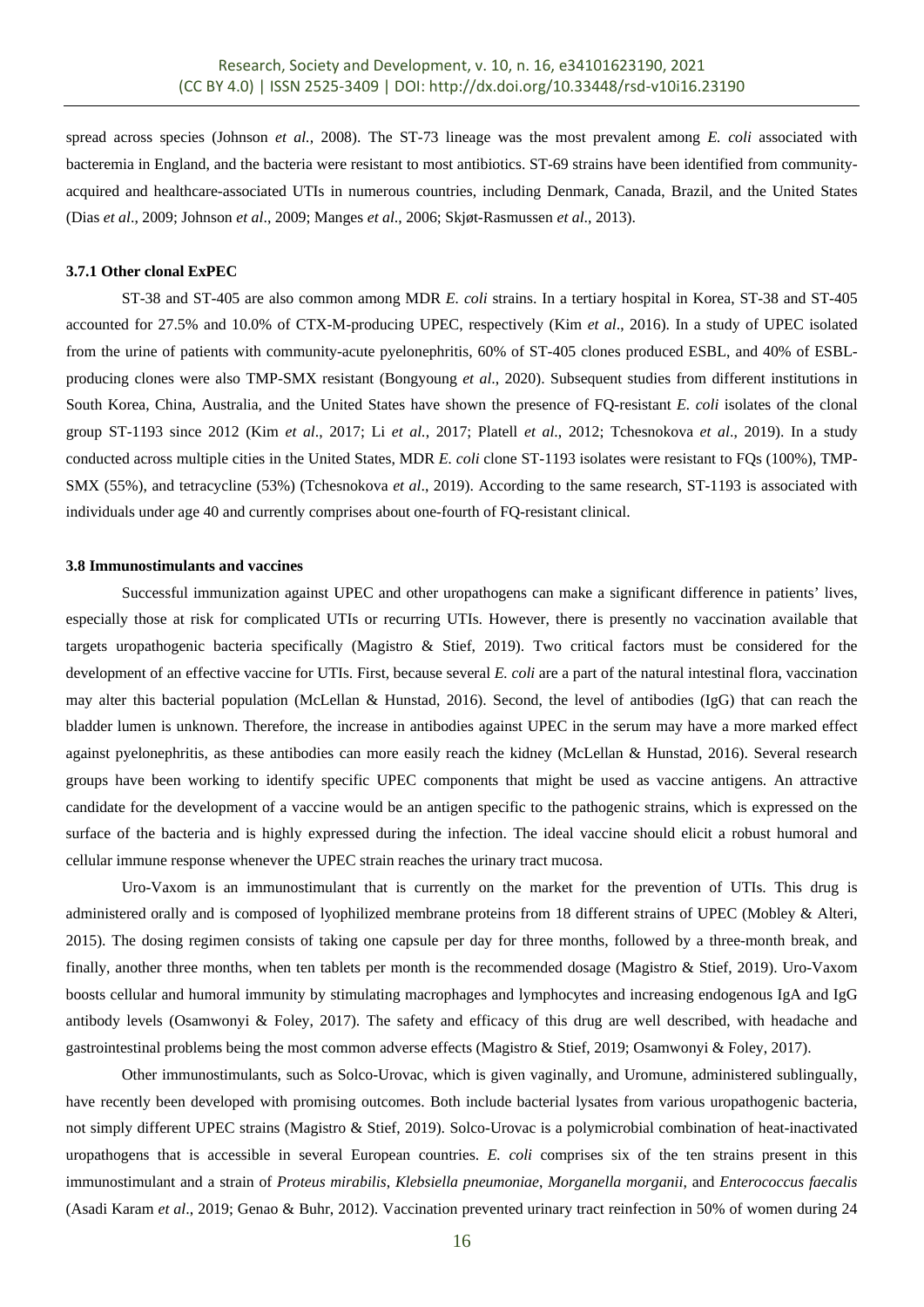weeks and significantly delayed the reinfection interval compared to the placebo-treated group (Totsika *et al*., 2012). However, some studies revealed adverse effects such as pain, fever, burns, bleeding, vaginal itching, and nausea, which limited the vaccine's usage in the general population (Asadi Karam *et al.*, 2019). Furthermore, it was impossible to demonstrate its efficacy against heterologous strains or its ability to induce a lasting immune response (Totsika et al., 2012). Uromune is composed of bacterial lysates from *E. coli*, *Klebsiella pneumonia*, *Proteus vulgaris*, and *Enterococcus faecalis*. The first study in the United Kingdom using the bacterial vaccine Uromune to treat women with recurrent UTIs revealed that after three months of treatment, 78% of the women with recurrent UTIs had not experienced any recurrence for 12 months (Yang & Foley, 2018). A retrospective cohort study comparing the efficacy of administering Uromune for three months to the efficacy of antibiotic therapy (i.e., SMX-TMP and nitrofurantoin) for six months revealed that 81% of women in the Uromune group did not experience any recurrence, while only 3% of patients in the antibiotic-treated group had no recurrence (Lorenzo-Gómez *et al.*, 2015). However, further research is needed to prove these positive findings and demonstrate Uromune's safety and usefulness. Several UTI vaccine options have been studied in animal models in recent years, but most have never been tested in humans.

Although the conjugated ExPEC4V vaccine candidate may carry up to 12 O antigens to provide wide coverage against most pathogenic *E. coli* infections, only four serotypes were included in this first-generation vaccine-based prevalence and antibiotic resistance. The four most frequent serotypes (i.e., O1A, O2, O6A, and O25B) were chosen for the ExPEC4V vaccine, which was toxicity tested in animals and first-in-human (phase 1). Although the findings of this clinical study indicated the vaccine's excellent safety and a substantial reduction in *E.-coli*-related UTI, they were insufficient to show a significant reduction in vaccine-specific *E. coli* UTI (Huttner & Gambillara, 2018). Recently, another experimental vaccine (FimCH) targeting the FimH antigen has completed phase I clinical trials with promising results. Vaccination of two cohorts of individuals with a 24-month history of recurrent UTI decreased infection by 70% to 74% after establishing FimH immunity. The number of UTIs caused by *E. coli* was reduced by 70% (Tamadonfar *et al.*, 2020). Based on these positive findings, the Food and Drug Administration has authorized the vaccine for compassionate use in patients infected with multidrug-resistant UPEC.

# **4. Conclusion**

UTI is a critical public health concern because it raises morbidity and healthcare costs. UTIs, particularly those caused by UPEC strains, are among the most prevalent diseases in today's society, and complex and recurring UTI forms can make treatment more difficult. UPEC is the gram-negative bacterium most commonly linked to UTIs. UPEC colonizes the urinary system and can cause cystitis by ascending the urinary tract and into the bladder. UPEC can ascend the ureters to the kidney and cause pyelonephritis, a secondary infection that can lead to permanent kidney damage, renal failure, and death if left untreated. Currently, the treatment of UTIs is mostly empirical, with TMP-SMX, fluoroquinolones, beta-lactams, and aminoglycosides among the antibiotic classes utilized as therapeutic options. However, given the significant increase in UPEC resistance to these antibiotics, fosfomycin and nitrofurantoin appear to be the best alternatives for the empirical therapy of uncomplicated cystitis. Decisions in the empirical treatment of uncomplicated UTI should be guided by knowledge of the local etiology and the susceptibility profile of the most frequent uropathogens to antibiotics. Available treatments for UTIs have not changed much in recent years, do not prevent recurrences, and are being challenged by antibiotic resistance. The reduction and control of the transmission of bacterial resistance in UTIs require novel antimicrobial drugs, the prudent use of available antibiotics, new vaccines, and public health initiatives.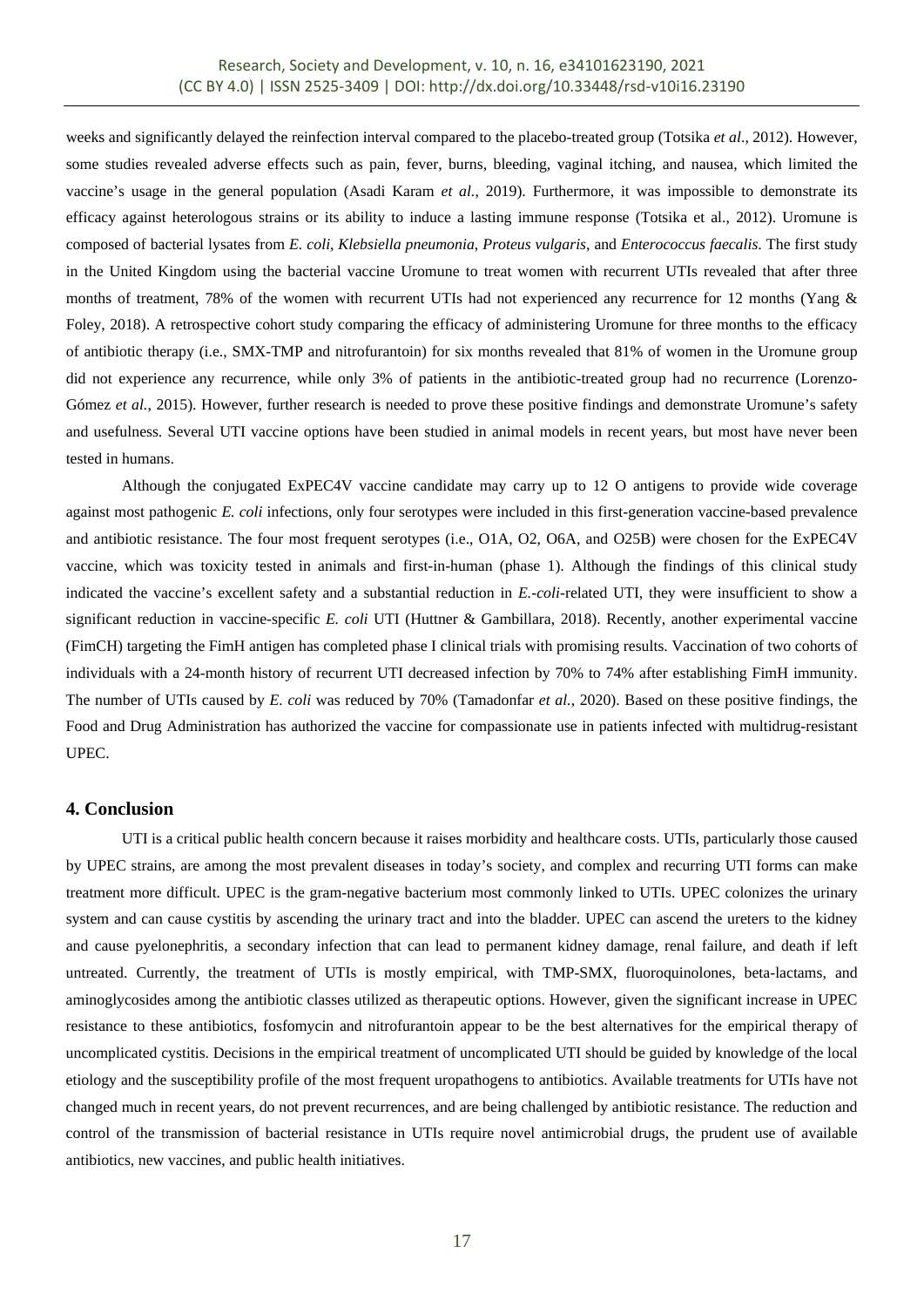# **References**

Abduzaimovic, A., Aljicevic, M., Rebic, V., Vranic, S., Abduzaimovic, K., & Sestic, S. (2016). Antibiotic resistance in urinary isolates of *Escherichia coli*. *Materia Socio Medica*, *28*(6), 416. https://doi.org/10.5455/msm.2016.28.416-419

Abernethy, J., Guy, R., Sheridan, E. A., Hopkins, S., Kiernan, M., Wilcox, M. H., Johson, A. P., & Hope, R. (2017). Epidemiology of *Escherichia coli*  bacteraemia in England: results of an enhanced sentinel surveillance programme. *Journal of Hospital Infection*, *95*(4), 365–375. https://doi.org/10.1016/j.jhin.2016.12.008

Adams-Sapper, S., Diep, B. A., Perdreau-Remington, F., & Riley, L. W. (2013). Clonal composition and community clustering of drug-susceptible and resistant *Escherichia coli* isolates from bloodstream infections. *Antimicrobial Agents and Chemotherapy*, *57*(1), 490–497. https://doi.org/10.1128/AAC.01025- 12

Albert, X., Huertas, I., Pereiro, I., Sanfélix, J., Gosalbes, V., & Perrotta, C. (2004). Antibiotics for preventing recurrent urinary tract infection in non-pregnant women. *Cochrane Database of Systematic Reviews*, *3*. https://doi.org/10.1002/14651858.cd001209.pub2

Alghoribi, M. F., Gibreel, T. M., Farnham, G., Al Johani, S. M., Balkhy, H. H., & Upton, M. (2015). Antibiotic-resistant ST38, ST131 and ST405 strains are the leading uropathogenic *Escherichia coli* clones in Riyadh, Saudi Arabia. *Journal of Antimicrobial Chemotherapy*, *70*(10), 2757–2762. https://doi.org/10.1093/jac/dkv188

Ali, I., Rafaque, Z., Ahmed, S., Malik, S., & Dasti, J. I. (2016). Prevalence of multi-drug resistant uropathogenic *Escherichia coli* in Potohar region of Pakistan. *Asian Pacific Journal of Tropical Biomedicine*, *6*(1), 60–66. https://doi.org/10.1016/j.apjtb.2015.09.022

Anderson, G. G., Dodson, K. W., Hooton, T. M., & Hultgren, S. J. (2004). Intracellular bacterial communities of uropathogenic *Escherichia coli* in urinary tract pathogenesis. *Trends in Microbiology*, *12*(9), 424–430. https://doi.org/10.1016/j.tim.2004.07.005

Anderson, G. G., Goller, C. C., Justice, S., Hultgren, S. J., & Seed, P. C. (2010). Polysaccharide capsule and sialic acid-mediated regulation promote biofilmlike intracellular bacterial communities during cystitis. *Infection and Immunity*, *78*(3), 963–975. https://doi.org/10.1128/IAI.00925-09

Araújo, S. M. H. A., Mourão, T. C., Oliveira, J. L., Melo, I. F. S., Araújo, C. A. A., Araújo, N. A. A., Melo, M. C. A., Araújo, S. R., & Daher, E. F. (2011). Antimicrobial resistance of uropathogens in women with acute uncomplicated cystitis from primary care settings. *International Urology and Nephrology*, *43*(2), 461–466. https://doi.org/10.1007/s11255-010-9777-9

Asadi Karam, M. R., Habibi, M., & Bouzari, S. (2019). Urinary tract infection: Pathogenicity, antibiotic resistance and development of effective vaccines against Uropathogenic *Escherichia coli*. *Molecular Immunology*, *108*(February), 56–67. https://doi.org/10.1016/j.molimm.2019.02.007

Bailey, R. R., Roberts, G. A. P., & Wardener, H. E. (1971). Prevention of urinary-tract infection with low-dose nitrofurantoin. *The Lancet*, *298*(7734), 1112– 1114. https://doi.org/10.1016/S0140-6736(71)91270-0

Banerjee, R., & Johnson, J. R. (2014). A new clone sweeps clean: The enigmatic emergence of *Escherichia coli* sequence type 131. *Antimicrobial Agents and Chemotherapy*, *58*(9), 4997–5004. https://doi.org/10.1128/AAC.02824-14

Bartoletti, R., Cai, T., Wagenlehner, F. M., Naber, K., Erik, T., & Johansen, B. (2016). Treatment of urinary tract infections and antibiotic stewardship. *European Urology Supplements*, *15*(4), 81–87. https://doi.org/10.1016/j.eursup.2016.04.003

Baudry, P. J., Nichol, K., DeCorby, M., Lagacé-Wiens, P., Olivier, E., Boyd, D., Mulvey, M. R., Hoban, D. J., & Zhanel, G. G. (2009). Mechanisms of resistance and mobility among multidrug-resistant CTX-M-producing *Escherichia coli* from Canadian intensive care units: the 1st report of QepA in North America. *Diagnostic Microbiology and Infectious Disease*, *63*(3), 319–326. https://doi.org/10.1016/j.diagmicrobio.2008.12.001

Ben, W., Wang, J., Pan, X., & Qiang, Z. (2017). Dissemination of antibiotic resistance genes and their potential removal by on-farm treatment processes in nine swine feedlots in Shandong Province, China. *Chemosphere*, *167*, 262–268. https://doi.org/10.1016/j.chemosphere.2016.10.013

Bishop, B. L., Duncan, M. J., Song, J., Li, G., Zaas, D., & Abraham, S. N. (2007). Cyclic AMP-regulated exocytosis of *Escherichia coli* from infected bladder epithelial cells. *Nature Medicine*, *13*(5), 625–630. https://doi.org/10.1038/nm1572

Blaettler, L., Mertz, D., Frei, R., Elzi, L., Widmer, A. F., Battegay, M., & Flückiger, U. (2009). Secular trend and risk factors for antimicrobial resistance in *Escherichia coli* isolates in Switzerland 1997-2007. *Infection*, *37*(6), 534–539. https://doi.org/10.1007/s15010-009-8457-0

Bongyoung, Seo, M. R., Kim, J., Kim, Y., Wie, S. H., Ki, M., Cho, Y. K., Lim, S., Lee, J. S., Kwon, K. T., Lee, H., Cheong, H. J., Park, D. W., Ryu, S. Y., Chung, M. H., & Pai, H. (2020). Molecular Epidemiology of Ciprofloxacin-Resistant *Escherichia coli* Isolated from Community-Acquired Urinary Tract Infections in Korea. *Infection and Chemotherapy*, *52*(2), 194–203. https://doi.org/10.3947/ic.2020.52.2.194

Brumbaugh, A. R., & Mobley, H. L. (2012). Preventing urinary tract infection: Progress toward an effective *Escherichia coli* vaccine. *Expert Review of Vaccines*, *11*(6), 663–676. https://doi.org/10.1586/erv.12.36

Bryce, A., Hay, A. D., Lane, I. F., Thornton, H. V., Wootton, M., & Costelloe, C. (2016). Global prevalence of antibiotic resistance in paediatric urinary tract infections caused by *Escherichia coli* and association with routine use of antibiotics in primary care: Systematic review and meta-analysis. *BMJ (Online)*, *352*.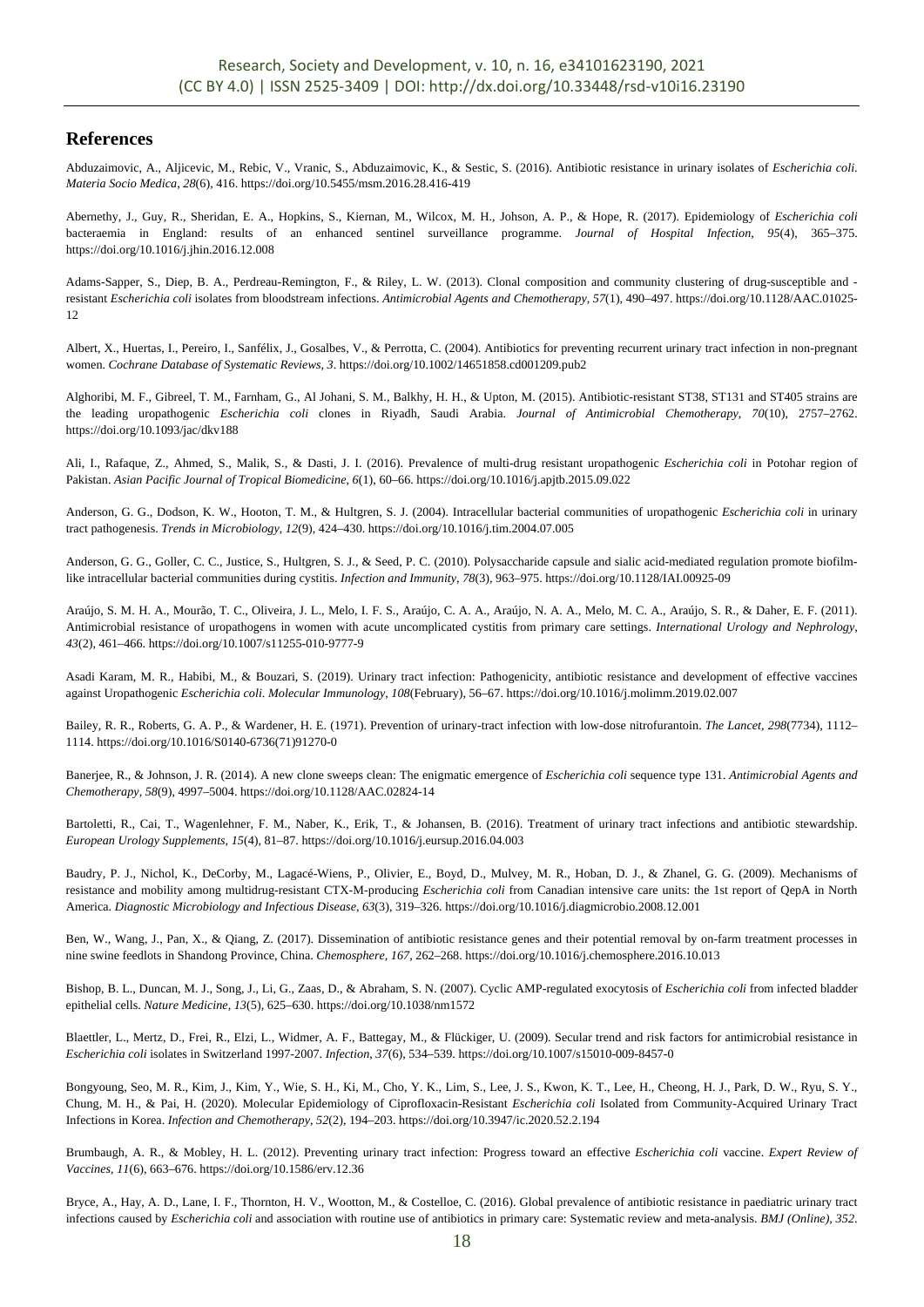https://doi.org/10.1136/bmj.i939

Castañeda-García, A., Blázquez, J., & Rodríguez-Rojas, A. (2013). Molecular mechanisms and clinical impact of acquired and intrinsic fosfomycin resistance. *Antibiotics*, *2*(2), 217–236. https://doi.org/10.3390/antibiotics2020217

*Center for Disease Dynamics, Economics & Policy*. (2018). Drug Resistance Index. https://resistancemap.cddep.org/DRI.php

Chang, S. L., & Shortliffe, L. D. (2006). Pediatric urinary tract infections. *Pediatric Clinics of North America*, *53*(3), 379–400.

Chu, C. M., & Lowder, J. L. (2018). Diagnosis and treatment of urinary tract infections across age groups. *American Journal of Obstetrics and Gynecology*, *219*(1), 40–51. https://doi.org/10.1016/j.ajog.2017.12.231

Ciani, O., Grassi, D., & Tarricone, R. (2013). An economic perspective on urinary tract infection: The "costs of resignation." *Clinical Drug Investigation*, *33*(4), 255–261. https://doi.org/10.1007/s40261-013-0069-x

Ciontea, A. S., Cristea, D., Andrei, M. M., Popa, A., & Usein, C. R. (2018). In vitro antimicrobial resistance of urinary *Escherichia coli* isolates from outpatients collected in a laboratory during two years, 2015–2017. *Roumanian Archives of Microbiology and Immunology*, *77*(1), 28–32.

Colodner, R., Kometiani, I., Chazan, B., & Raz, R. (2008). Risk factors for community-acquired urinary tract infection due to quinolone-resistant E. coli. *Infection*, *36*(1), 41–45. https://doi.org/10.1007/s15010-007-7083-y

Cove-Smith, A., & Almond, M. K. (2007). Management of urinary tract infections in the elderly. *Trends in Urology, Gynaecology & Sexual Health*, *12*, 31– 34.

Critchley, I. A., Nicole Cotroneo, Pucci, M. J., & Rodrigo Mendes. (2019). The burden of antimicrobial resistance among urinary tract isolates of *Escherichia coli* in the United States in 2017. *PLoS ONE*, *14*(12), 1–11. https://doi.org/10.1371/journal.pone.0220265

Czaja, C. A., Scholes, D., Hooton, T. M., & Stamm, W. E. (2007). Population-based epidemiologic analysis of acute pyelonephritis. *Clinical Infectious Diseases*, *45*(3), 273–280. https://doi.org/10.1086/519268

Darouiche, R. O., Donovan, W. H., Del Terzo, M., Thornby, J. I., Rudy, D. C., & Hull, R. A. (2001). Pilot trial of bacterial interference for preventing urinary tract infection. *Urology*, *58*(3), 339–344. https://doi.org/10.1016/S0090-4295(01)01271-7

Dashti, A. A., West, P., Paton, R., & Amyes, S. G. B. (2006). Characterization of extended-spectrum β-lactamase (ESBL)-producing Kuwait and UK strains identified by the Vitek system, and subsequent comparison of the Vitek system with other commercial ESBL-testing systems using these strains. *Journal of Medical Microbiology*, *55*(4), 417–421. https://doi.org/10.1099/jmm.0.46177-0

de Souza da-Silva, A. P., de Sousa, V. S., Martins, N., da Silva Dias, R. C., Bonelli, R. R., Riley, L. W., & Moreira, B. M. (2017). *Escherichia coli* sequence type 73 as a cause of community acquired urinary tract infection in men and women in Rio de Janeiro, Brazil. *Diagnostic Microbiology and Infectious Disease*, *88*(1), 69–74. https://doi.org/10.1016/j.diagmicrobio.2017.01.024

Dias, R. C. S., Marangoni, D. V., Smith, S. P., Alves, E. M., Pellegrino, F. L. P. C., Riley, L. W., & Moreira, B. M. (2009). Clonal composition of *Escherichia coli* causing community-acquired urinary tract infections in the state of rio de janeiro, Brazil. *Microbial Drug Resistance*, *15*(4), 303–308. https://doi.org/10.1089/mdr.2009.0067

Ditchfield, M. R., Grimwood, K., Cook, D. J., Powell, H. R., Sloane, R., Gulati, S., & De Campo, J. F. (2004). Persistent renal cortical scintigram defects in children 2 years after urinary tract infection. *Pediatric Radiology*, *34*, 465–471. https://doi.org/10.1007/s00247-004-1182-z

*Draft global action plan on antimicrobial resistance. Report by the WHO Secretariat*. (2015).

Drekonja, D. M., Rector, T. S., Cutting, A., & Johnson, J. R. (2013). Urinary tract infection in male veterans treatment patterns and outcomes. *JAMA Internal Medicine*, *173*(1), 62–68. https://doi.org/10.1001/2013.jamainternmed.829

Ejrnæs, K., Stegger, M., Reisner, A., Ferry, S., Monsen, T., Holm, S. E., Lundgren, B., & Frimodt-Møller, N. (2011). Characteristics of *Escherichia coli*  causing persistence or relapse of urinary tract infections: Phylogenetic groups, virulence factors and biofilm formation. *Virulence*, *2*(6), 528–537. https://doi.org/10.4161/viru.2.6.18189

Emody, L., Kerényi, M., & Nagy, G. (2003). Virulence factors of uropathogenic *Escherichia coli*. *International Journal of Antimicrobial Agents*, *22*(SUPPL. 2). https://doi.org/10.1016/S0924-8579(03)00236-X

Erb, S., Frei, R., Tschudin Sutter, S., Egli, A., Dangel, M., Bonkat, G., & Widmer, A. F. (2018). Basic patient characteristics predict antimicrobial resistance in E. coli from urinary tract specimens: a retrospective cohort analysis of 5246 urine samples. *Swiss Medical Weekly*, *148*(November), w14660. https://doi.org/10.4414/smw.2018.14660

Falagas, M. E., Athanasaki, F., Voulgaris, G. L., Triarides, N. A., & Vardakas, K. Z. (2019). Resistance to fosfomycin: Mechanisms, Frequency and Clinical Consequences. *International Journal of Antimicrobial Agents*, *53*(1), 22–28. https://doi.org/10.1016/j.ijantimicag.2018.09.013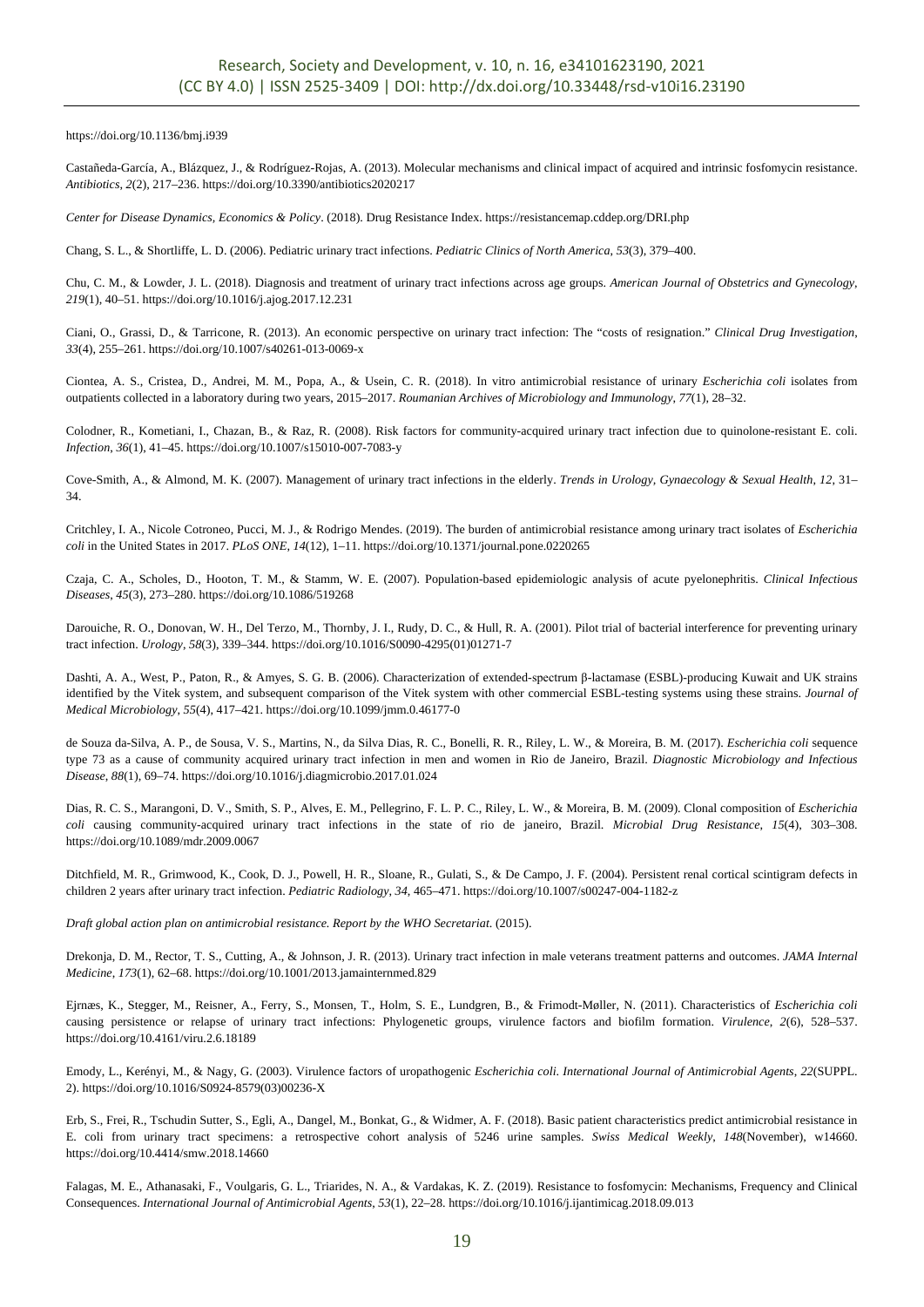Flores-Mireles, A., Walker, J., Caparon, M., & Hultgren, S. (2015). Urinary tract infections: epidemiology, mechanisms of infection and treatment options. *Nature Reviews Microbiology*, *13*, 269–284. https://doi.org/10.1038/nrmicro3432

Foxman, B. (2003). Epidemiology of urinary tract infections: incidence, morbidity, and economic costs. *Disease-a-Month*, *49*(2), 53–70.

Foxman, B. (2014). Occurrence, recurrence, bacteriology, risk factors, and disease burden. *Infectious Disease Clinics*, *28*, 1–13. https://doi.org/10.1016/j.idc.2013.09.003

François, M., Hanslik, T., Dervaux, B., Le Strat, Y., Coignard, B., Souty, C., Vaux, S., Maugat, S., Rondet, C., Sarazin, M., Heym, B., Coignard, B., & Rossignol, L. (2016). The economic burden of urinary tract infections in women visiting general practices in France: A cross-sectional survey. *BMC Health Services Research*, *16*(1), 1–10. https://doi.org/10.1186/s12913-016-1620-2

Frendéus, B., Wachtler, C., Hedlund, M., Fischer, H., Samuelsson, P., Svensson, M., & Svanborg, C. (2001). Escherichia coli P fimbriae utilize the Toll-like receptor 4 pathway for cell activation. *Molecular Microbiology*, *40*(1), 37–51. https://doi.org/10.1046/j.1365-2958.2001.02361.x

Gangcuangco, L. M., Alejandria, M., Henson, K. E., Alfaraz, L., Ata, R. M., Lopez, M., & Saniel, M. (2015). Prevalence and risk factors for trimethoprimsulfamethoxazole-resistant *Escherichia coli* among women with acute uncomplicated urinary tract infection in a developing country. *International Journal of Infectious Diseases*, *34*, e55–e60. https://doi.org/10.1016/j.ijid.2015.02.022

Genao, L., & Buhr, G. T. (2012). Urinary tract infections in older adults residing in long-term care facilities. *Annals of Long-Term Care*, *20*(4), 33–38.

Griffin, P. M., Manges, A. R., & Johnson, J. R. (2012). Food-borne origins of *Escherichia coli* causing extraintestinal infections. *Clinical Infectious Diseases*, *55*(5), 712–719. https://doi.org/10.1093/cid/cis502

Guglietta, A. (2017). Recurrent urinary tract infections in women: Risk factors, etiology, pathogenesis and prophylaxis. *Future Medicine*, *12*(3), 239–246. https://doi.org/10.2217/fmb-2016-0145

Gupta, K., Hooton, T. M., Naber, K. G., Wullt, B., Colgan, R., Miller, L. G., Moran, G. J., Nicolle, L. E., Raz, R., Schaeffer, A. J., & Soper, D. E. (2011).

International clinical practice guidelines for the treatment of acute uncomplicated cystitis and pyelonephritis in women: A 2010 update by the Infectious Diseases Society of America and the European Society for Microbiology and Infectious Diseases. *Clinical Infectious Diseases*, *52*(5), 103–120. https://doi.org/10.1093/cid/ciq257

Harwalkar, A., Gupta, S., Rao, A., & Srinivasa, H. (2015). Prevalence of virulence factors and phylogenetic characterization of uropathogenic *Escherichia coli*  causing urinary tract infection in patients with and without diabetes mellitus. *Transactions of the Royal Society of Tropical Medicine and Hygiene*, *109*(12), 769–774. https://doi.org/10.1093/trstmh/trv086

Hidron, A. I., Edwards, J. R., & Patel, J. (2009). Antimicrobial-resistant pathogens associated with healthcare-associated infections: annual summary of data reported to the National Healthcare Safety Network at the Centers for Disease Control and Prevention, 2006- 2007. *Infection Control and Hospital Epidemiology*, *30*(1).

Hilt, E. E., McKinley, K., Pearce, M. M., Rosenfeld, A. B., Zilliox, M. J., Mueller, E. R., Brubaker, L., Gai, X., Wolfe, A. J., & Schreckenberger, P. C. (2014). Urine is not sterile: Use of enhanced urine culture techniques to detect resident bacterial flora in the adult female bladder. *Journal of Clinical Microbiology*, *52*(3), 871–876. https://doi.org/10.1128/JCM.02876-13

Hitzenbichler, F., Simon, M., Holzmann, T., Iberer, M., Zimmermann, M., Salzberger, B., & Hanses, F. (2018). Antibiotic resistance in E. coli isolates from patients with urinary tract infections presenting to the emergency department. *Infection*, *46*, 325–331. https://doi.org/10.1007/s15010-018-1117-5

Ho, P. L., Chan, J., Lo, W. U., Lai, E. L., Cheung, Y. Y., Lau, T. C. K., & Chow, K. H. (2013). Prevalence and molecular epidemiology of plasmidmediated fosfomycin resistance genes among blood and urinary *Escherichia coli* isolates. *Journal of Medical Microbiology*, *62*(PART 11), 1707–1713. https://doi.org/10.1099/jmm.0.062653-0

Hojabri, Z., Mirmohammadkhani, M., Darabi, N., Arab, M., & Pajand, O. (2019). Characterization of antibiotic-susceptibility patterns and virulence genes of five major sequence types of *Escherichia coli* isolates cultured from extraintestinal specimens: A 1-year surveillance study from Iran. *Infection and Drug Resistance*, *12*, 893–903. https://doi.org/10.2147/IDR.S199759

Hooper, D. C. (2001). Mechanisms of action of antimicrobials: Focus on fluoroquinolones. *Clinical Infectious Diseases*, *32*(SUPPL. 1), 9–15. https://doi.org/10.1086/319370

Hooton, T. M. (2012). Uncomplicated urinary tract infection. *New England Journal of Medicine*, *366*, 1028–1037.

Huttner, A., & Gambillara, V. (2018). The development and early clinical testing of the ExPEC4V conjugate vaccine against uropathogenic *Escherichia coli*. *Clinical Microbiology and Infection*, *24*(10), 1046–1050. https://doi.org/10.1016/j.cmi.2018.05.009

Ikäheimo, R., Siitonen, A., Heiskanen, T., Kärkkäinen, U., Kuosmanen, P., Lipponen, P., & Mäkelä, P. H. (1996). Recurrence of urinary tract infection in a primary care setting: Analysis of a 1-year follow-up of 179 women. *Clinical Infectious Diseases*, *22*(1), 91–99. https://doi.org/10.1093/clinids/22.1.91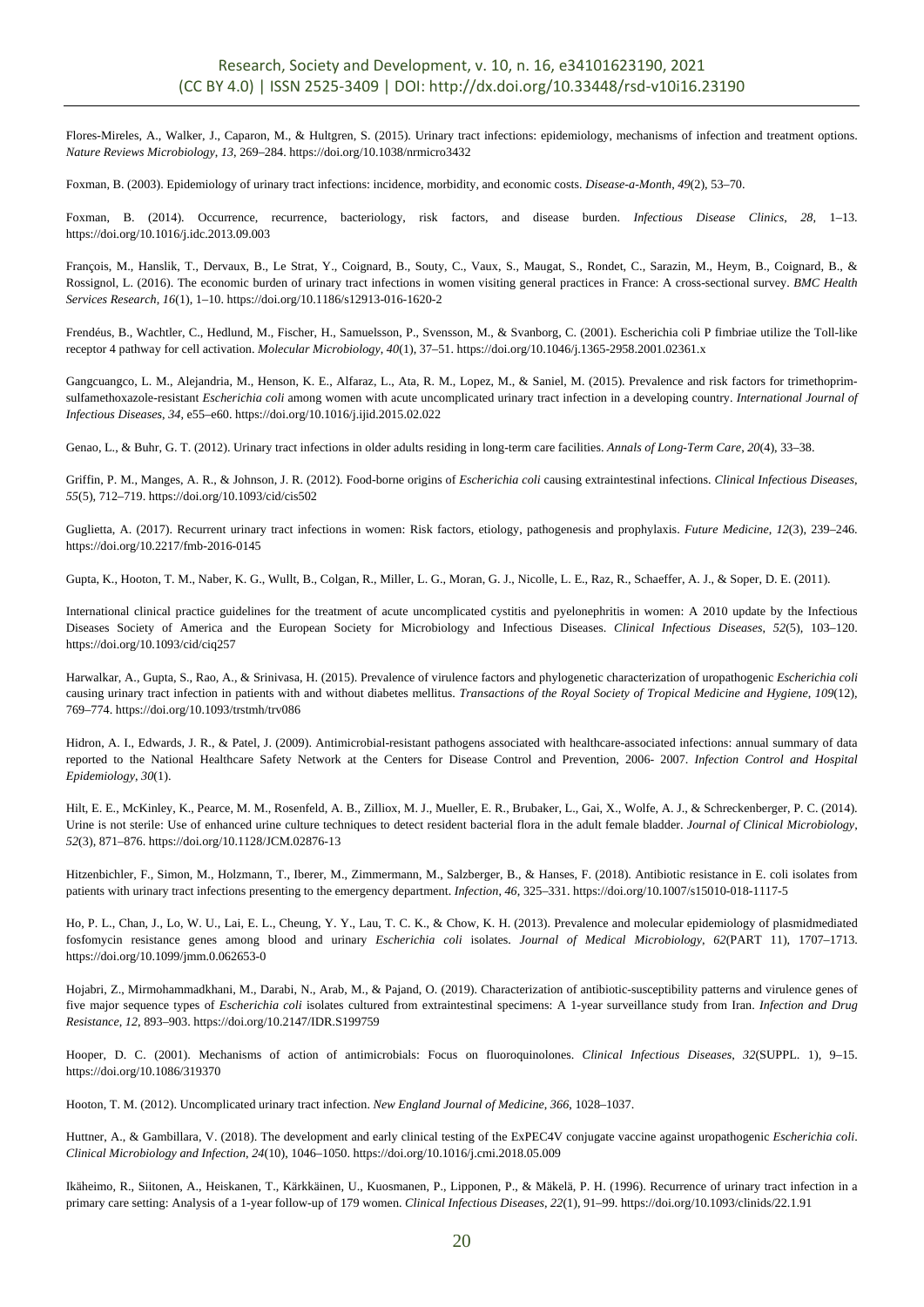Jhang, J. F., & Kuo, H. C. (2017). Recent advances in recurrent urinary tract infection from pathogenesis and biomarkers to prevention. *Tzu Chi Medical Journal*, *29*(3), 131–137. https://doi.org/10.4103/tcmj.tcmj\_53\_17

Johnson, J. R., Johnston, B., Clabots, C. R., Kuskowski, M. A., Roberts, E., & DebRoy, C. (2008). Virulence genotypes and phylogenetic background of *Escherichia coli* serogroup O6 isolates from humans, dogs, and cats. *Journal of Clinical Microbiology*, *46*(2), 417–422. https://doi.org/10.1128/JCM.00674-07

Johnson, J. R., Menard, M., Johnston, B., Kuskowski, M. A., Nichol, K., & Zhanel, G. G. (2009). Epidemic clonal groups of *Escherichia coli* as a cause of antimicrobial-resistant urinary tract infections in Canada, 2002 to 2004. *Antimicrobial Agents and Chemotherapy*, *53*(7), 2733–2739. https://doi.org/10.1128/AAC.00297-09

Kadner, R. J., & Winkler, H. H. (1973). Isolation and characterization of mutations affecting the transport of hexose phosphates in *Escherichia coli*. *Journal of Bacteriology*, *113*(2), 895–900. https://doi.org/10.1128/jb.113.2.895-900.1973

Kahan, F. M., Kahan, J. S., Cassidy, P. J., & Kropp, H. (1974). The Mechanism of Action of Fosfomycin (Phosphonomycin). *Annals of the New York Academy of Sciences*, *235*(1), 364–386. https://doi.org/10.1111/j.1749-6632.1974.tb43277.x

Kahlmeter, G. (2003). An international survey of the antimicrobial susceptibility of pathogens from uncomplicated urinary tract infections: The ECO.SENS project. *Journal of Antimicrobial Chemotherapy*, *51*(1), 69–76. https://doi.org/10.1093/jac/dkg028

Kahlmeter, Gunnar, Åhman, J., & Matuschek, E. (2015). Antimicrobial Resistance of *Escherichia coli* Causing Uncomplicated Urinary Tract Infections: A European Update for 2014 and Comparison with 2000 and 2008. *Infectious Diseases and Therapy*, *4*(4), 417–423. https://doi.org/10.1007/s40121-015-0095-5

Kalinderi, K., Delkos, D., Kalinderis, M., Athanasiadis, A., & Kalogiannidis, I. (2018). Urinary tract infection during pregnancy: current concepts on a common multifaceted problem. *Journal of Obstetrics and Gynaecology*, *38*(4), 448–453. https://doi.org/10.1080/01443615.2017.1370579

Kallonen, T., Brodrick, H. J., Harris, S. R., Corander, J., Brown, N. M., Martin, V., Peacock, S. J., & Parkhill, J. (2017). Systematic longitudinal survey of invasive *Escherichia coli* in England demonstrates a stable population structure only transiently disturbed by the emergence of ST131. *Genome Research*, *27*(8), 1437–1449. https://doi.org/10.1101/gr.216606.116

Karageorgopoulos, D. E., Wang, R., Yu, X. hong, & Falagas, M. E. (2012). Fosfomycin: Evaluation of the published evidence on the emergence of antimicrobial resistance in gram-negative pathogens. *Journal of Antimicrobial Chemotherapy*, *67*(2), 255–268. https://doi.org/10.1093/jac/dkr466

Khawcharoenporn, T., Vasoo, S., & Singh, K. (2013). Urinary Tract Infections due to Multidrug-Resistant Enterobacteriaceae: Prevalence and Risk Factors in a Chicago Emergency Department. *Emergency Medicine International*, *2013*, 1–7. https://doi.org/10.1155/2013/258517

Kiffer, C. R., Mendes, C., Oplustil, C. P., Sampaio, J. L., Arya, S. C., & Agarwal, N. (2007). Antibiotic resistance and trend of urinary pathogens in general outpatients from major urban city [5]. *International Braz J Urol*, *33*(2), 267–269. https://doi.org/10.1590/s1677-55382007000200022

Kim, S., Sung, J. Y., Cho, H. H., Kwon, K. C., & Koo, S. H. (2016). Characteristics of the molecular epidemiology of CTX-M-producing *Escherichia coli* isolated from a tertiary hospital in Daejeon, Korea. *Journal of Microbiology and Biotechnology*, *26*(9), 1643–1649. https://doi.org/10.4014/jmb.1603.03063

Kim, Y., Oh, T., Nam, Y. S., Cho, S. Y., & Lee, H. J. (2017). Prevalence of ST131 and ST1193 among bloodstream isolates of *Escherichia coli* not susceptible to ciprofloxacin in a ter- tiary care university hospital in Korea, 2013–2014. *Clinical Laboratory*, *63*, 1541–1543.

Korbel, L., Howell, M., & Spencer, J. D. (2017). The clinical diagnosis and management of urinary tract infections in children and adolescents. *Paediatrics and International Child Health*, *37*(4). https://doi.org/10.1080/20469047.2017.1382046

Kot, B., Wicha, J., Grużewska, A., Piechota, M., Wolska, K., & Obrębska, M. (2016). Virulence factors, biofilm-forming ability, and antimicrobial resistance of urinary *Escherichia coli* strains isolated from hospitalized patients. *Turkish Journal of Medical Sciences*, *46*(6), 1908–1914. https://doi.org/10.3906/sag-1508-105

Kresken, M., Körber-Irrgang, B., Biedenbach, D. J., Batista, N., Besard, V., Cantón, R., García-Castillo, M., Kalka-Moll, W., Pascual, A., Schwarz, R., Van Meensel, B., Wisplinghoff, H., & Seifert, H. (2016). Comparative in vitro activity of oral antimicrobial agents against Enterobacteriaceae from patients with community-acquired urinary tract infections in three European countries. *Clinical Microbiology and Infection*, *22*(1), 63.e1-63.e5. https://doi.org/10.1016/j.cmi.2015.08.019

Kudinha, T., Johnson, J. R., Andrew, S. D., Kong, F., Anderson, P., & Gilbert, G. L. (2013). Distribution of phylogenetic groups, sequence type ST131, and virulence-associated traits among *Escherichia coli* isolates from men with pyelonephritis or cystitis and healthy controls. *Clinical Microbiology and Infection*, *19*(4), E173–E180. https://doi.org/10.1111/1469-0691.12123

Lane, M. C., & Mobley, H. L. T. (2007). Role of P-fimbrial-mediated adherence in pyelonephritis and persistence of uropathogenic *Escherichia coli* (UPEC) in the mammalian kidney. *Kidney International*, *72*(1), 19–25. https://doi.org/10.1038/sj.ki.5002230

Lavigne, J. P., Bruyère, F., Bernard, L., Combescure, C., Ronco, E., Lanotte, P., Coloby, P., Thibault, M., Cariou, G., Desplaces, N., Costa, P., & Sotto, A. (2016). Resistance and virulence potential of uropathogenic *Escherichia coli* strains isolated from patients hospitalized in urology departments: A French prospective multicentre study. *Journal of Medical Microbiology*, *65*(6), 530–537. https://doi.org/10.1099/jmm.0.000247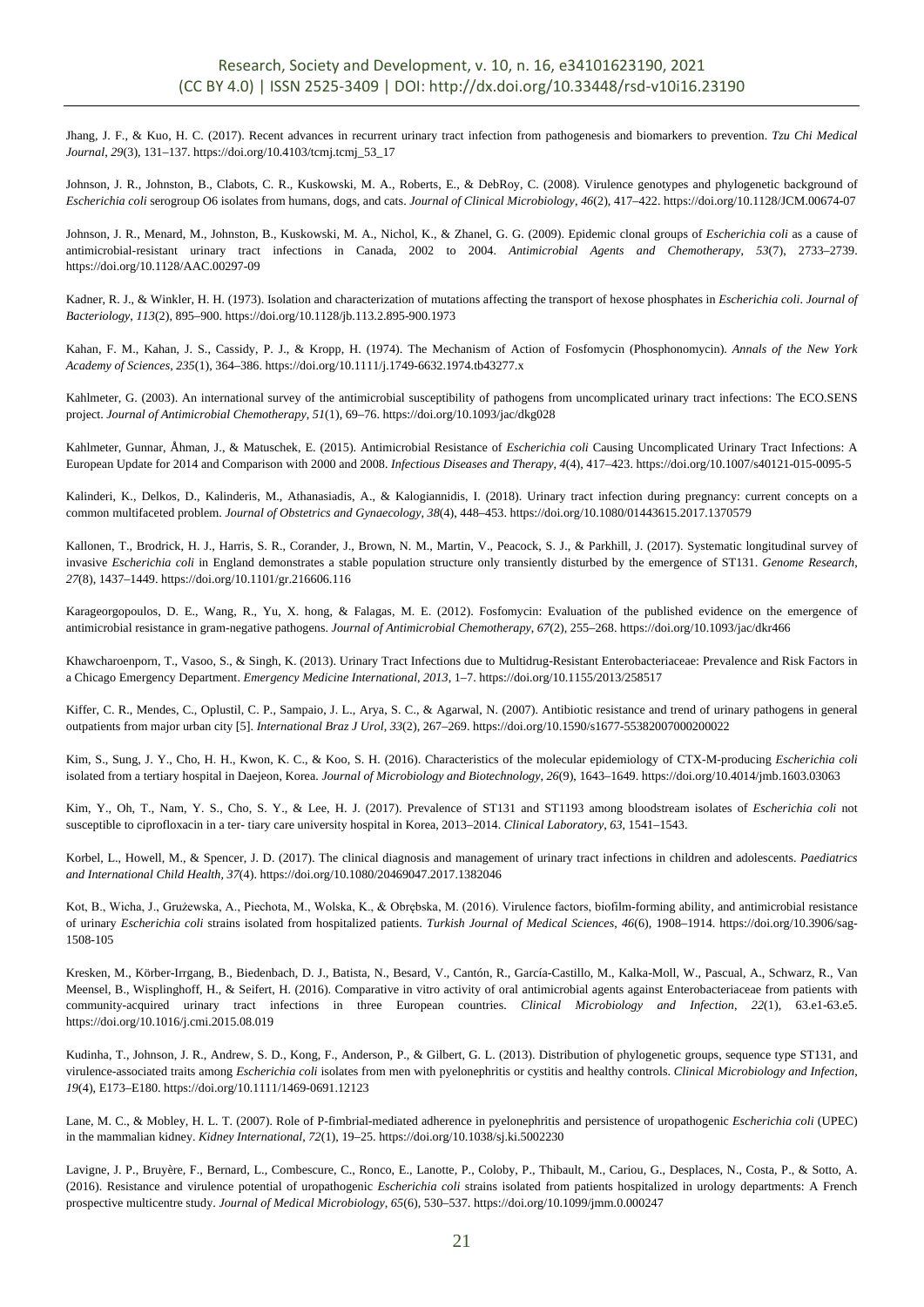Levison, M. E., & Kaye, D. (2013). Treatment of complicated urinary tract infections with an emphasis on drug- resistant Gram-negative uropathogens. *Current Infectious Disease Reports*, *15*, 109–115. https://doi.org/10.1007/s11908-013-0315-7

Li, B., Lu, Y., Lan, F., He, Q., Li, C., & Cao, Y. (2017). Prevalence and characteristics of ST131 clone among unselected clinical *Escherichia coli* in a Chinese university hospital. *Antimicrobial Resistance and Infection Control*, *6*(1), 1–9. https://doi.org/10.1186/s13756-017-0274-0

Li, Y., Zheng, B., Li, Y., Zhu, S., Xue, F., & Liu, J. (2015). Antimicrobial susceptibility and molecular mechanisms of fosfomycin resistance in clinical *Escherichia coli* isolates in mainland China. *PLoS ONE*, *10*(8), 1–7. https://doi.org/10.1371/journal.pone.0135269

Liu, S., Zhang, N., & Chen, Z. (2013). Recurrent urinary tract infections caused by multidrug-resistant uropathogenic *Escherichia coli*: Implications for diagnosis and treatment. *European Urology*, *63*(2), 410–411.

Lorenzo-Gómez, M. F., Padilla-Fernández, B., García-Cenador, M. B., Virseda-Rodríguez, Á. J., Martín-García, I., Sánchez-Escudero, A., Vicente-Arroyo, M. J., & Mirón-Canelo, J. A. (2015). Comparison of sublingual therapeutic vaccine with antibiotics for the prophylaxis of recurrent urinary tract infections. *Frontiers in Cellular and Infection Microbiology*, *5*(JUN), 1–8. https://doi.org/10.3389/fcimb.2015.00050

Lucas, A. E., Ito, R., Mustapha, M. M., McElheny, C. L., Mettus, R. T., Bowler, S. L., Kantz, S. F., Pacey, M. P., Pasculle, A. W., Cooper, V. S., & Doi, Y. (2018). Frequency and mechanisms of spontaneous fosfomycin nonsusceptibility observed upon disk diffusion testing of *Escherichia coli. Journal of Clinical Microbiology*, *56*(1). https://doi.org/10.1128/JCM.01368-17

Magistro, G., & Stief, C. G. (2019). Vaccine Development for Urinary Tract Infections: Where Do We Stand? *European Urology Focus*, *5*(1), 39–41. https://doi.org/10.1016/j.euf.2018.07.034

Makvana, S., & Krilov, L. R. (2015). *Escherichia coli* infections. *Pediatrics in Review*, *36*(4), 167–171. https://doi.org/10.1542/pir.36-4-167

Manges, A. R., Perdreau-Remington, F., Solberg, O., & Riley, L. W. (2006). Multidrug-resistant *Escherichia coli* clonal groups causing community-acquired bloodstream infections. *Journal of Infection*, *53*(1), 25–29. https://doi.org/10.1016/j.jinf.2005.09.012

McIsaac, W. J., Moineddin, R., Meaney, C., & Mazzulli, T. (2013). Antibiotic-resistant *Escherichia coli* in women with acute cystitis in Canada. *Canadian Journal of Infectious Diseases and Medical Microbiology*, *24*(3), 143–149. https://doi.org/10.1155/2013/547848

McKinnell, J. A., Stollenwerk, N. S., Jung, C. W., & Miller, L. G. (2011). Nitrofurantoin compares favorably to recommended agents as empirical treatment of uncomplicated urinary tract infections in a decision and cost analysis. *Mayo Clinic Proceedings*, *86*(6), 480–488. https://doi.org/10.4065/mcp.2010.0800

McLellan, L. K., & Hunstad, D. A. (2016). Urinary Tract Infection: Pathogenesis and Outlook. *Trends in Molecular Medicine*, *22*(11), 946–957. https://doi.org/10.1016/j.molmed.2016.09.003

McOsker, C. C., & Fitzpatrick, P. M. (1994). Nitrofurantoin: Mechanism of action and implications for resistance development in common uropathogens. *Journal of Antimicrobial Chemotherapy*, *33*, 23–30. https://doi.org/10.1093/jac/33.suppl\_A.23

Michno, M., Sydor, A., Wałaszek, M., & Sułowicz, W. (2018). Microbiology and drug resistance of pathogens in patients hospitalized at the nephrology department in the South of Poland. *Polish Journal of Microbiology*, *67*(4), 517–524. https://doi.org/10.21307/pjm-2018-061

Mobley, H. L. T., & Alteri, C. J. (2015). Development of a vaccine against *Escherichia coli* urinary tract infections. *Pathogens*, *5*(1), 1–8. https://doi.org/10.3390/pathogens5010001

Moon, D. C., Seol, S. Y., Gurung, M., Jin, J. S., Choin, C. H., Kim, J., Lee, Y. C., Cho, D. T., & Lee, J. C. (2010). Emergence of a new mutation and its accumulation in the topoisomerase IV gene confers high levels of resistance to fluoroquinolones in *Escherichia coli* isolates. *International Journal of Antimicrobial Agents*, *35*(1), 76–79. https://doi.org/10.1016/j.ijantimicag.2009.08.003

Morrill, H. J., Morton, J. B., Caffrey, A. R., Jiang, L., Dosa, D., Mermel, L. A., & LaPlante, K. L. (2017). Antimicrobial resistance of *Escherichia coli* urinary isolates in the Veterans Affairs health care system. *Antimicrobial Agents and Chemotherapy*, *61*(5). https://doi.org/10.1128/AAC.02236-16

Moura, A., Nicolau, A., Hooton, T., & Azeredo, J. (2009). Antibiotherapy and pathogenesis of uncomplicated UTI: Difficult relationships. *Journal of Applied Microbiology*, *106*(6), 1779–1791. https://doi.org/10.1111/j.1365-2672.2008.04115.x

Naber, K. G., Schito, G., Botto, H., Palou, J., & Mazzei, T. (2008). Surveillance study in Europe and Brazil on clinical aspects and Antimicrobial Resistance Epidemiology in Females with Cystitis (ARESC): implications for empiric therapy. *European Urology*, *54*(5), 1164–1178. https://doi.org/10.1016/j.eururo.2008.05.010

*NHS choices: urinary tract infections in adults*. (n.d.). UK National Health Service Web Sit. Retrieved July 22, 2021, from http://www.nhs.uk/conditions/urinary-tract- infection-adults/pages/introduction.aspx.

Nicolle. (2001). Urinary tract pathogens in complicated infection and in elderly individuals. *Journal of Infectious Diseases*, *183*(SUPPL. 1), 5–8. https://doi.org/10.1086/318844

Nicolle. (2003). Best pharmacological practice: urinary tract infections. *Expert Opinion on Pharmacotherapy*, *4*(5), 693–704.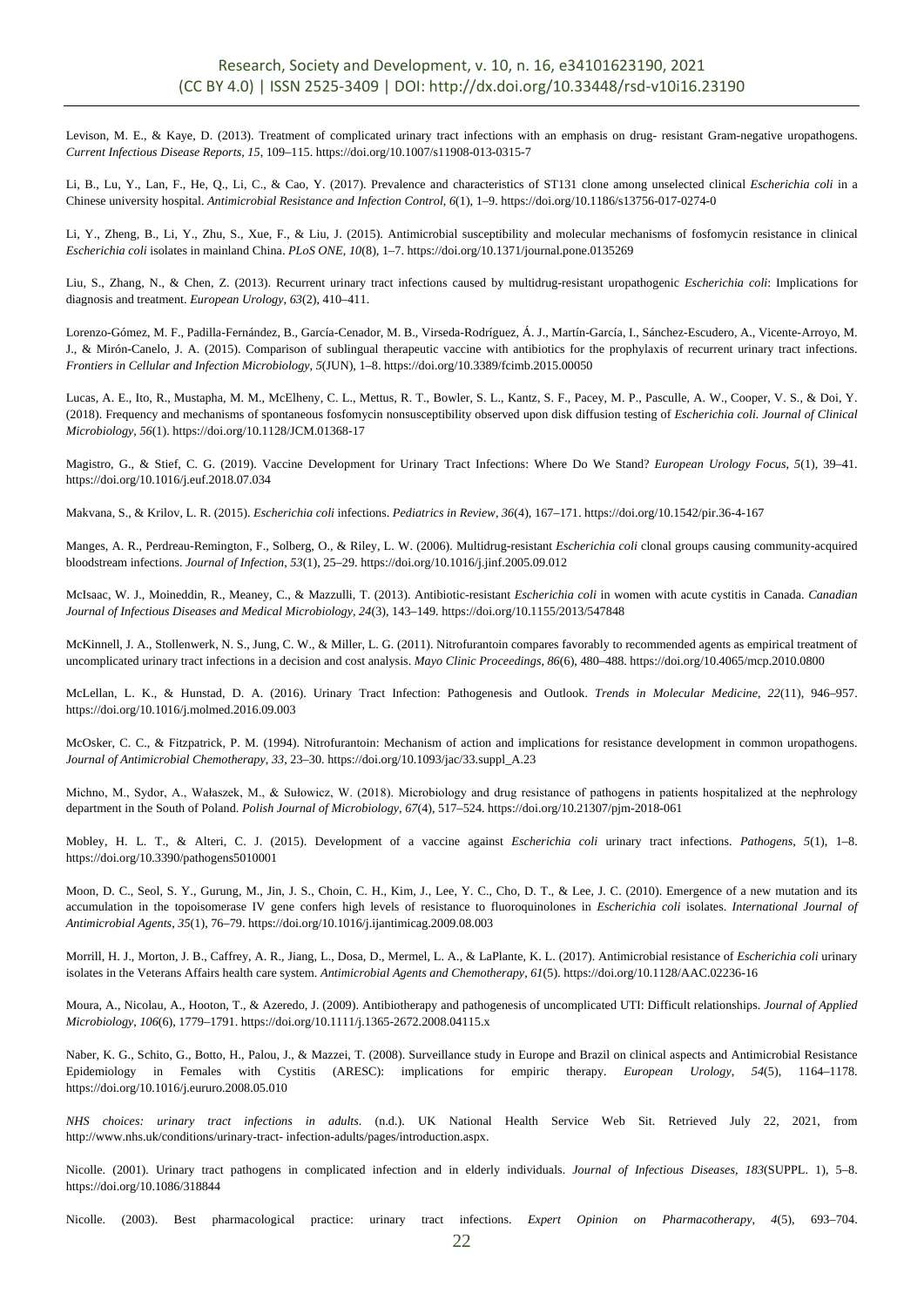https://doi.org/10.1517/14656566.4.5.693

Nicolle, L. E. (2014). Catheter associated urinary tract infections. *Antimicrobial Resistance and Infection Control*, *3*(23), 1–8. https://doi.org/10.1017/CBO9781139855952.122

Nielubowicz, G. R., & Mobley, H. L. T. (2010). Host-pathogen interactions in urinary tract infection. *Nature Reviews Urology*, *7*(8), 430–441. https://doi.org/10.1038/nrurol.2010.101

Niranjan, V., & Malini, A. (2014). Antimicrobial resistance pattern in *Escherichia coli* causing urinary tract infection among inpatients. *Indian Journal of Medical Research*, *139*(6), 945–948.

Nordeng, H., Lupattelli, A., Romøren, M., & Koren, G. (2013). Neonatal outcomes after gestational exposure to nitrofurantoin. *Obstetrics and Gynecology*, *121*(2 PART 1), 306–313. https://doi.org/10.1097/AOG.0b013e31827c5f88

O'Brien, V. P., Hannan, T. J., Nielsen, H. V, & Hultgren, S. J. (2016). Drug and Vaccine Development for the Treatment and Prevention of Urinary Tract Infections. *Microbiology Spectrum*, *4*(1). https://doi.org/10.1128/microbiolspec.UTI-0013-2012.Drug

Omigie, O., Okoror, L., Umolu, P., & Ikuuh, G. (2009). Increasing resistance to quinolones: A four-year prospective study of urinary tract infection pathogens. *International Journal of General Medicine*, *2*, 171–175. https://doi.org/10.2147/ijgm.s2641

Osamwonyi, B., & Foley, C. (2017). Management of recurrent urinary tract infections in adults. *Surgery (Oxford)*, *35*(6), 299–305. https://doi.org/10.1016/j.mpsur.2017.03.004

Paniagua-Contreras, G. L., Monroy-Pérez, E., Rodríguez-Moctezuma, J. R., Domínguez-Trejo, P., Vaca-Paniagua, F., & Vaca, S. (2017). Virulence factors, antibiotic resistance phenotypes and O-serogroups of *Escherichia coli* strains isolated from community-acquired urinary tract infection patients in Mexico. *Journal of Microbiology, Immunology and Infection*, *50*(4), 478–485. https://doi.org/10.1016/j.jmii.2015.08.005

Parajuli, N. P., Maharjan, P., Parajuli, H., Joshi, G., Paudel, D., Sayami, S., & Khanal, P. R. (2017). High rates of multidrug resistance among uropathogenic *Escherichia coli* in children and analyses of ESBL producers from Nepal. *Antimicrobial Resistance and Infection Control*, *6*(1), 1–7. https://doi.org/10.1186/s13756-016-0168-6

Park, J. T., & Strominger, J. L. (1957). Mode of action of penicillin. *Science*, *125*, 99–101.

Patel, S. S., Balfour, J. A., & Bryson, H. M. (1997). Fosfomycin Tromethamine: A review of its antibacterial activity, pharmacokinetic properties and therapeutic efficacy as a single-dose oral treatment for acute uncomplicated lower urinary taact infections. *Adis Drug Evaluation*, *53*(4), 637–656.

Paterson, D. L. (2006). Resistance in gram-negative bacteria: Enterobacteriaceae. *American Journal of Infection Control*, *34*(5 SUPPL.), 20–28. https://doi.org/10.1016/j.ajic.2006.05.238

Petersen, I., & Hayward, A. C. (2007). Antibacterial prescribing in primary care. *Journal of Antimicrobial Chemotherapy*, *60*, 143–147.

Platell, J. L., Trott, D. J., Johnson, J. R., Heisig, P., Heisig, A., Clabots, C. R., Johnston, B., & Cobbold, R. N. (2012). Prominence of an O75 clonal group (clonal complex 14) among non-st131 fluoroquinolone-resistant *Escherichia coli* causing extraintestinal infections in humans and dogs in Australia. *Antimicrobial Agents and Chemotherapy*, *56*(7), 3898–3904. https://doi.org/10.1128/AAC.06120-11

Prasada, S., Bhat, A., Bhat, S., Mulki, S. S., & Tulasidas, S. (2019). Changing antibiotic susceptibility pattern in uropathogenic *Escherichia coli* over a period of 5 years in a tertiary care center. *Infection and Drug Resistance*, *12*, 1439–1443. https://doi.org/10.2147/IDR.S201849

Ramírez-Castillo, F. Y., Moreno-Flores, A. C., Avelar-González, F. J., Márquez-Díaz, F., Harel, J., & Guerrero-Barrera, A. L. (2018). An evaluation of multidrug-resistant *Escherichia coli* isolates in urinary tract infections from Aguascalientes, Mexico: Cross-sectional study. *Annals of Clinical Microbiology and Antimicrobials*, *17*(1), 1–13. https://doi.org/10.1186/s12941-018-0286-5

Raz, R., Chazan, B., & Kennes, Y. (2002). Empiric use of trimethoprim-sulfamethoxazole (TMP-SMX) in the treatment of women with uncomplicated urinary tract infec- tions, in a geographical area with a high prevalence of TMP-SMX-resistant uro- pathogens. *Clinical Infectious Diseases*, *34*, 1165–1169.

Riley, L. W. (2014). Pandemic lineages of extraintestinal pathogenic *Escherichia coli*. *Clinical Microbiology and Infection*, *20*(5), 380–390. https://doi.org/10.1111/1469-0691.12646

Rogers, B. A., Sidjabat, H. E., & Paterson, D. L. (2011). *Escherichia coli* O25b-ST131: a pandemic, multiresistant, community- associated strain. *Journal of Antimicrobial Chemotherapy*, *66*, 1–14.

Rosenthal, V. D., Duszynska, W., Ider, B. E., Gurskis, V., Al-Ruzzieh, M. A., Myatra, S. N., Gupta, D., Belkebir, S., Upadhyay, N., Zand, F., Todi, S. K., Kharbanda, M., Nair, P. K., Mishra, S., Chaparro, G., Mehta, Y., Zala, D., Janc, J., Aguirre-Avalos, G., … Erben, N. (2021). International Nosocomial Infection Control Consortium (INICC) report, data summary of 45 countries for 2013-2018, Adult and Pediatric Units, Device-associated Module. *American Journal of Infection Control*, *June 2021*. https://doi.org/10.1016/j.ajic.2021.04.077

Ruiz, J., Simon, K., Horcajada, J. P., Velasco, M., Barranco, M., Roig, G., Moreno-Martínez, A., Martínez, J. A., Jiménez de Anta, T., Mensa, J., & Vila, J.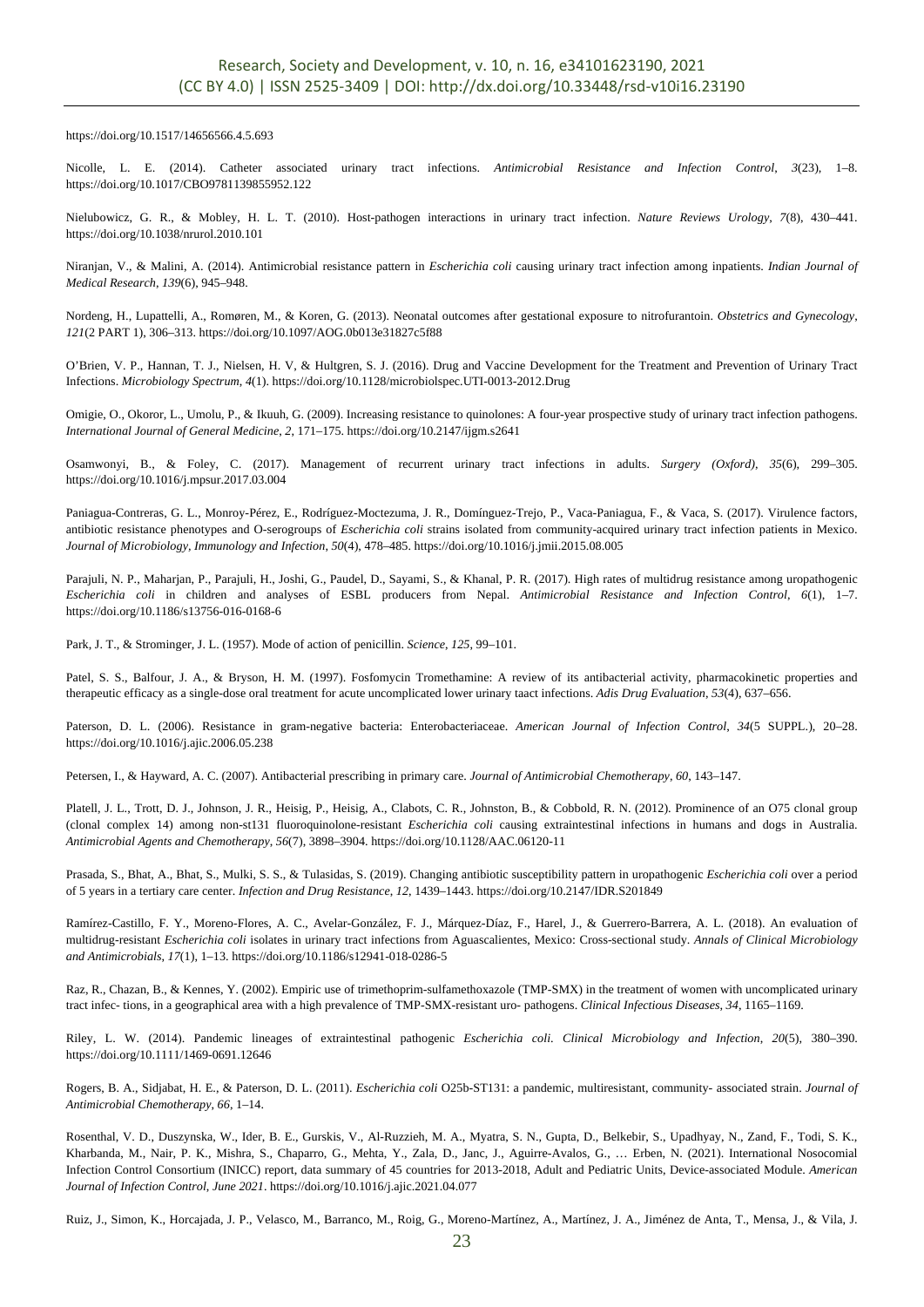(2002). Differences in virulence factors among clinical isolates of *Escherichia coli* causing cystitis and pyelonephritis in women and prostatitis in men. *Journal of Clinical Microbiology*, *40*(12), 4445–4449. https://doi.org/10.1128/JCM.40.12.4445-4449.2002

Sanchez, G. V., Babiker, A., Master, R. N., Luu, T., Mathur, A., & Bordon, J. (2016). Antibiotic resistance among urinary isolates from female outpatients in the United States in 2003 and 2012. *Antimicrobial Agents and Chemotherapy*, *60*(5), 2680–2683. https://doi.org/10.1128/AAC.02897-15

Sarkar, S., Hutton, M. L., Vagenas, D., Ruter, R., Schüller, S., Lyras, D., Schembri, M. A., & Totsika, M. (2018). Intestinal colonization traits of pandemic multidrug-resistant *Escherichia coli* ST131. *Journal of Infectious Diseases*, *218*(6), 979–990. https://doi.org/10.1093/infdis/jiy031

Schmiemann, G., Kniehl, E., Gebhardt, K., Matejczyk, M. M., & Hummers-Pradier, E. (2010). The diagnosis of urinary tract infection. *Deutsches Ärzteblatt International*, *107*(21), 361–367. https://doi.org/10.3238/arztebl.2010.0361

Shah, A. A., Hasan, F., Ahmed, S., & Hameed, A. (2004). Extended-spectrum β-lactamases (ESBLs): Characterization, epidemiology and detection. *Critical Reviews in Microbiology*, *30*(1), 25–32. https://doi.org/10.1080/10408410490266429

Shahbazi, S., Karam, M. R. A., Habibi, M., Talebi, A., & Bouzari, S. (2018). Distribution of extended-spectrum β-lactam, quinolone and carbapenem resistance genes, and genetic diversity among uropathogenic *Escherichia coli* isolates in Tehran, Iran. *Journal of Global Antimicrobial Resistance*, *14*, 118– 125. https://doi.org/10.1016/j.jgar.2018.03.006

Silva, A., Machado, P., Rodrigues, V., & Duarte, A. (2008). Bactérias uropatogénicas identificadas de cistites não complicadas de mulheres na comunidade. *Acta Urol*, *25*(3), 9–14.

Siu, H. L., Reddy, S., Cheesbrough, J., Bolton, F. J., Willshaw, G., Cheasty, T., Fox, A. J., & Upton, M. (2008). Major uropathogenic *Escherichia coli* strain isolated in the Northwest of England identified by multilocus sequence typing. *Journal of Clinical Microbiology*, *46*(3), 1076–1081. https://doi.org/10.1128/JCM.02065-07

Skjøt-Rasmussen, L., Olsen, S. S., Jakobsen, L., Ejrnæs, K., Scheutz, F., Lundgren, B., Frimodt-Møller, N., & Hammerum, A. M. (2013). *Escherichia coli* clonal group A causing bacteraemia of urinary tract origin. *Clinical Microbiology and Infection*, *19*(7), 656–661. https://doi.org/10.1111/j.1469- 0691.2012.03961.x

Smithson, A., Chico, C., Ramos, J., Netto, C., Sanchez, M., Ruiz, J., Porron, R., & Bastida, M. T. (2012). Prevalence and risk factors for quinolone resistance among *Escherichia coli* strains isolated from males with community febrile urinary tract infection. *European Journal of Clinical Microbiology and Infectious Diseases*, *31*(4), 423–430. https://doi.org/10.1007/s10096-011-1322-y

Sood, A., Penna, F. J., Eleswarapu, S., Pucheril, D., Weaver, J., Abd-El-Barr, A., Wagner, J. C., Lakshmanan, Y., Menon, M., Trinh, Q., Sammon, J. D., & Elder, J. S. (2015). Incidence, admission rates, and economic burden of pediatric emergency department visits for urinary tract infection: Data from the nationwide emergency department sample, 2006 to 2011. *Journal of Pediatric Urology*, *11*(5), 246.e1-246.e8. https://doi.org/10.1016/j.jpurol.2014.10.005

Spencer, J. D., Schwaderer, A., McHugh, K., & Hains, D. S. (2010). Pediatric urinary tract infections: An analysis of hospitalizations, charges, and costs in the USA. *Pediatric Nephrology*, *25*(12), 2469–2475. https://doi.org/10.1007/s00467-010-1625-8

Spencer, Schwaderer, A. L., Dirosario, J. D., McHugh, K. M., McGillivary, G., Justice, S. S., Carpenter, A. R., Baker, P. B., Harder, J., & Hains, D. S. (2011). Ribonuclease 7 is a potent antimicrobial peptide within the human urinary tract. *Kidney International*, *80*(2), 174–180. https://doi.org/10.1038/ki.2011.109. Epub 2011 Apr 27

Stamm, W. E., McKevitt, M., Roberts, P. L., & White, N. J. (1991). Natural history of recurrent urinary tract infections in women. *Reviews of Infectious Diseases*, *13*(1), 77–84. https://doi.org/10.1093/clinids/13.1.77

Stapleton, A. E. (2017). The vaginal microbiota and urinary tract infection. In M. A. Mulvey, D. J. Klumpp, & A. E. Stapleton (Eds.), *Urinary Tract Infections: Molecular Pathogenesis and Clinical Management* (2nd ed., p. 675). American Society for Microbiology. https://doi.org/10.1128/9781555817404

Stephens, G. M., Akers, S., Nguyen, H., & Woxland, H. (2015). Evaluation and management of urinary tract infections in the school-aged child. In E. K. McClain (Ed.), *Primary Care for School-Aged Children*. Elsevier.

Strehlow, M. C., Emond, S. D., Shapiro, N. I., Pelletier, A. J., & Camargo, C. A. (2006). National study of emergency department visits for sepsis, 1992 to 2001. *Annals of Emergency Medicine*, *48*(3). https://doi.org/10.1016/j.annemergmed.2006.05.003

Swick, M. C., Morgan-Linnell, S. K., Carlson, K. M., & Zechiedrich, L. (2011). Expression of multidrug efflux pump genes acrAB-tolC, mdfA, and norE in *Escherichia coli* clinical isolates as a function of fluoroquinolone and multidrug resistance. *Antimicrobial Agents and Chemotherapy*, *55*(2), 921–924. https://doi.org/10.1128/AAC.00996-10

Talan, D. A., Takhar, S. S., Krishnadasan, A., Abrahamian, F. M., Mower, W. R., Moran, G. J., Net, I. D., & Group, S. (2017). Fluoroquinolone-Resistant and Extended-Spectrum β-Lactamase– Producing *Escherichia coli* Infections in Patients with Pyelonephritis, United States. *Emerging Infectious Diseases*, *22*(9), 1594–1603.

Tamadonfar, K. O., Omattage, N. S., Spaulding, C. N., & Hultgren, S. J. (2020). Reaching the end of the line: Urinary tract infections. *Bacteria and Intracellularity*, 83–99. https://doi.org/10.1128/9781683670261.ch6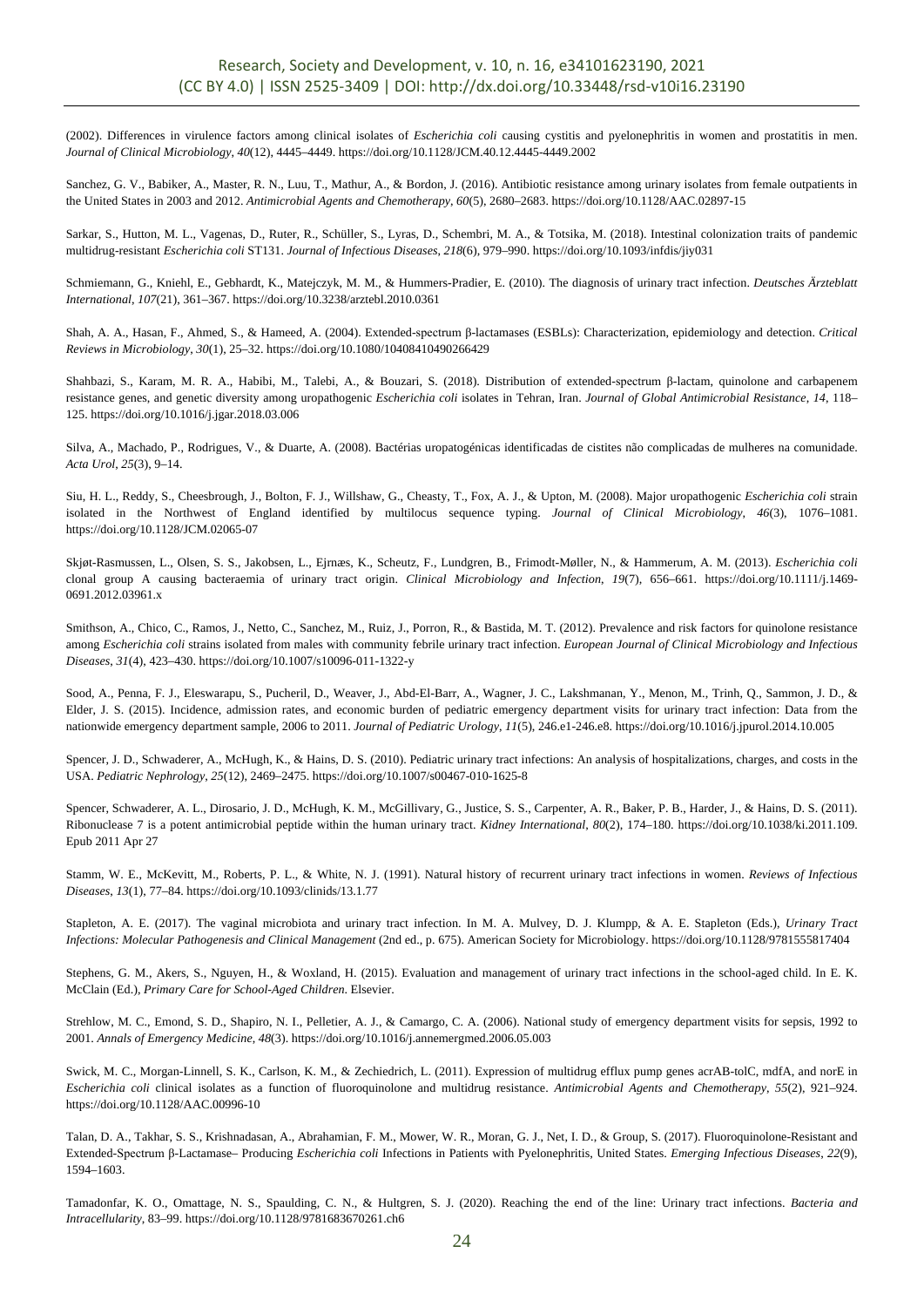Tchesnokova, V. L., Rechkina, E., Larson, L., Ferrier, K., Weaver, J. L., Schroeder, D. W., She, R., Butler-Wu, S. M., Aguero-Rosenfeld, M. E., Zerr, D., Fang, F. C., Ralston, J., Riddell, K., Scholes, D., Weissman, S., Parker, K., Spellberg, B., Johnson, J. R., & Sokurenko, E. V. (2019). Rapid and Extensive Expansion in the United States of a New Multidrug-resistant *Escherichia coli* Clonal Group, Sequence Type 1193. *Clinical Infectious Diseases*, *68*(2), 334– 337. https://doi.org/10.1093/cid/ciy525

Terlizzi, M. E., Gribaudo, G., & Maffei, M. E. (2017). Uropathogenic *Escherichia coli* (UPEC) infections: Virulence factors, bladder responses, antibiotic, and non-antibiotic antimicrobial strategies. *Frontiers in Microbiology*, *8*(AUG). https://doi.org/10.3389/fmicb.2017.01566

Thompson, M. K., Keithly, M. E., Sulikowski, G. A., & Armstrong, R. N. (2015). Diversity in fosfomycin resistance proteins. *Perspectives in Science*, *4*, 17– 23. https://doi.org/10.1016/j.pisc.2014.12.004

Tipper, D. J., & Strominger, J. L. (1965). Mechanism of action of penicillins: a proposal based on their structural similarity to acyl-D-alanyl-D-alanine. *Proceedings of the National Academy of Sciences of the United States*, *54*, 1133–1141.

Tong, Y. Q., Sun, M., Hu, C., & Zhao, D. (2017). Plasmid transfer capacities of multi-resistant UPEC clinical isolates in biofilms. *Biomedical Research*, *28*(5), 2364–2369.

Totsika, M., Moriel, D. G., Idris, A., Rogers, B., Wurpel, D., Phan, M., Paterson, D., & Schembri, M. (2012). Uropathogenic *Escherichia coli* mediated urinary tract infection. *Current Drug Targets*, *13*(11), 1386-1399(.

*Uncomplicated Urinary Tract Infection Epidemiology Forecast Report 2021-2030*. (2021). https://apnews.com/press-release/business-wire/europe-healthd72902acd67f4ce08c08a7477d6f0453

Vallejo-Torres, L., Pujol, M., Shaw, E., Wiegand, I., Vigo, J. M., Stoddart, M., Grier, S., Gibbs, J., Vank, C., Cuperus, N., Van Den Heuvel, L., Eliakim-Raz, N., Carratala, J., Vuong, C., Macgowan, A., Babich, T., Leibovici, L., Addy, I., & Morris, S. (2018). Cost of hospitalised patients due to complicated urinary tract infections: A retrospective observational study in countries with high prevalence of multidrug-resistant Gram-negative bacteria: The COMBACTE-MAGNET, RESCUING study. *BMJ Open*, *8*(4), 1–9. https://doi.org/10.1136/bmjopen-2017-020251

van der Donk, C. F. M., van de Bovenkamp, J. H. B., de Brauwer, E. I. G. B., de Mol, P., Feldhoff, K. H., Kalka-Moll, W. M., Nys, S., Thoelen, I., Trienekens, T. A. M., & Stobberingh, E. E. (2012). Antimicrobial Resistance and Spread of Multi Drug Resistant *Escherichia coli* Isolates Collected from Nine Urology Services in the Euregion Meuse-Rhine. *PLoS ONE*, *7*(10), 3–7. https://doi.org/10.1371/journal.pone.0047707

van Hees, B. C., Tersmette, M., Willems, R. J. L., de Jong, B., Biesma, D., & van Hannen, E. J. (2011). Molecular analysis of ciprofloxacin resistance and clonal relatedness of clinical *Escherichia coli* isolates from haematology patients receiving ciprofloxacin prophylaxis. *Journal of Antimicrobial Chemotherapy*, *66*(8), 1739–1744. https://doi.org/10.1093/jac/dkr216

Vardakas, K. Z., Legakis, N. J., Triarides, N., & Falagas, M. E. (2016). Susceptibility of contemporary isolates to fosfomycin: a systematic review of the literature. *International Journal of Antimicrobial Agents*, *47*(4), 269–285. https://doi.org/10.1016/j.ijantimicag.2016.02.001

Wagenlehner, F. M., Schmiemann, G., Hoyme, U., Funfstuck, R., Hummers-Pradier, E., Kaase, M., Kniehl, E., Selbach, I., Sester, U., Vahlensieck, W., Watermann, D., & Naber, K. G. (2011). National S3 guideline on uncomplicated urinary tract infection: recommendations for treatment and management of uncomplicated community-acquired bacterial urinary tract infections in adult patients. *Der Urologe*, *50*(2), 153–169. https://doi.org/10.1007/s00120-011- 2512-z

Wagenlehner, Niemetz, A. H., Weidner, W., & Naber, K. G. (2008). Spectrum and antibiotic resistance of uropathogens from hospitalised patients with urinary tract infections: 1994-2005. *International Journal of Antimicrobial Agents*, *31*(SUPPL. 1), 25–34. https://doi.org/10.1016/j.ijantimicag.2007.07.029

Walker, E., Lyman, A., Gupta, K., Mahoney, M. V., Snyder, G. M., & Hirsch, E. B. (2016). Clinical Management of an Increasing Threat: Outpatient Urinary Tract Infections Due to Multidrug-Resistant Uropathogens. *Clinical Infectious Diseases*, *63*(7), 960–965. https://doi.org/10.1093/cid/ciw396

Walsh, C., & Collyns, T. (2017). The pathophysiology of urinary tract infections. *Surgery (Oxford)*, *35*(6), 293–298. https://doi.org/10.1016/j.mpsur.2017.03.007

WHO. (2019). *Advanced infection prevention and control training. Prevention of catheter-associated urinary tract infection (CAUTI): Student handbook. 2016*(May), 544. https://www.who.int/infection-prevention/tools/core-components/CAUTI\_student-handbook.pdf

Wright, K. J., Seed, P. C., & Hultgren, S. J. (2007). Development of intracellular bacterial communities of uropathogenic *Escherichia coli* depends on type 1 pili. *Cellular Microbiology*, *9*(9), 2230–2241. https://doi.org/10.1111/j.1462-5822.2007.00952.x

Wu, X. R., Sun, T. T., & Medina, J. J. (1996). In vitro binding of type 1-fimbriated *Escherichia coli* to uroplakins Ia and Ib: relation to urinary tract infections. *Proceedings of the National Academy of Sciences of the United States of America*, *93*(18), 9630–9635. https://doi.org/10.1073/pnas.93.18.9630

Yamaji, R., Rubin, J., Thys, E., Friedman, C. R., & Riley, L. W. (2018). Persistent pandemic lineages of uropathogenic *Escherichia coli* in a college community from 1999 to 2017. *Journal of Clinical Microbiology*, *56*(4). https://doi.org/10.1128/JCM.01834-17